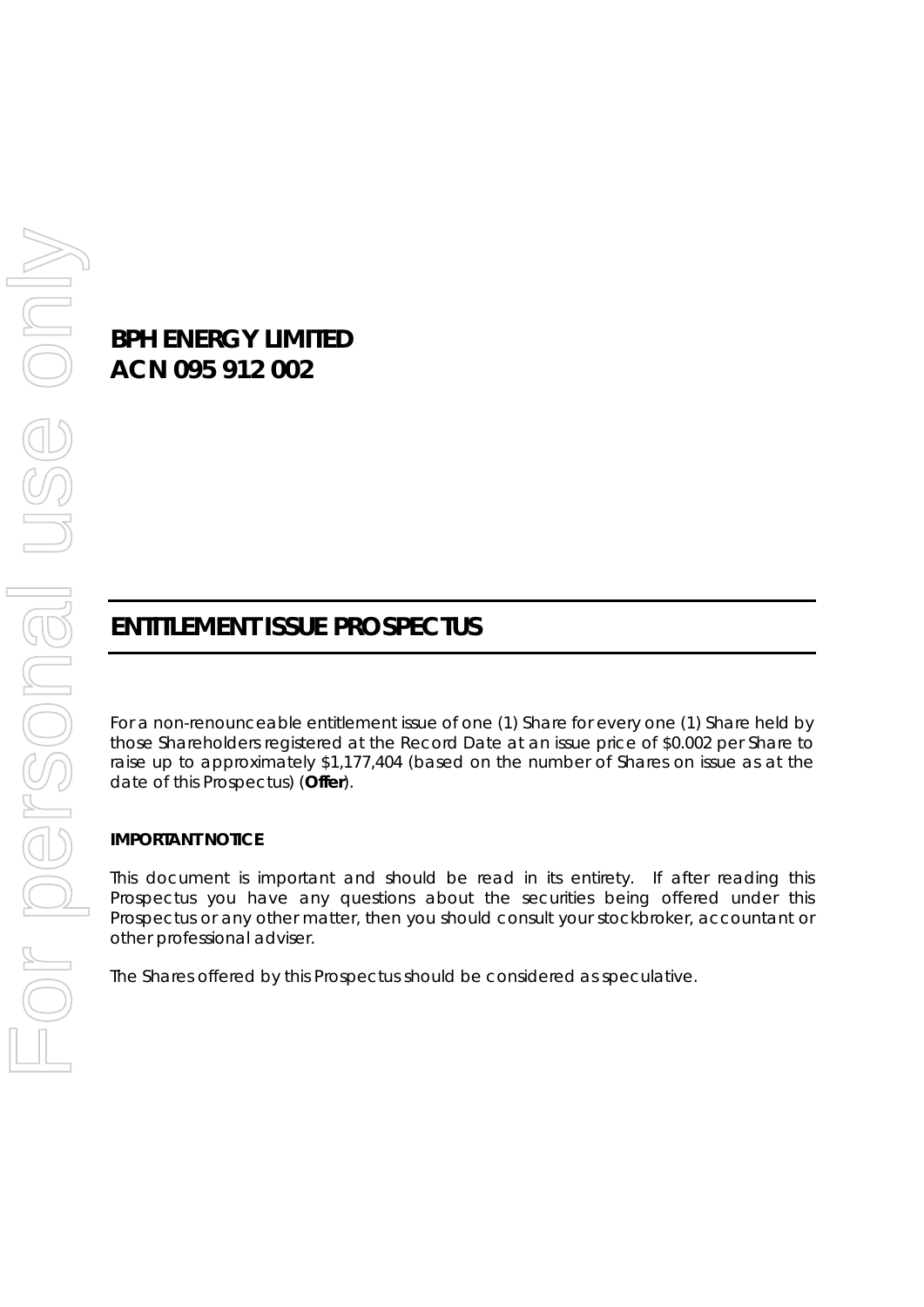# **TABLE OF CONTENTS**

| $\mathbf{1}$ .     |  |
|--------------------|--|
| $\overline{2}$ .   |  |
| $\overline{3}$ .   |  |
| $\boldsymbol{A}$ . |  |
| 5.                 |  |
| 6.                 |  |
| $\overline{7}$ .   |  |
| 8.                 |  |
| 9.                 |  |
| 10.                |  |
| 11.                |  |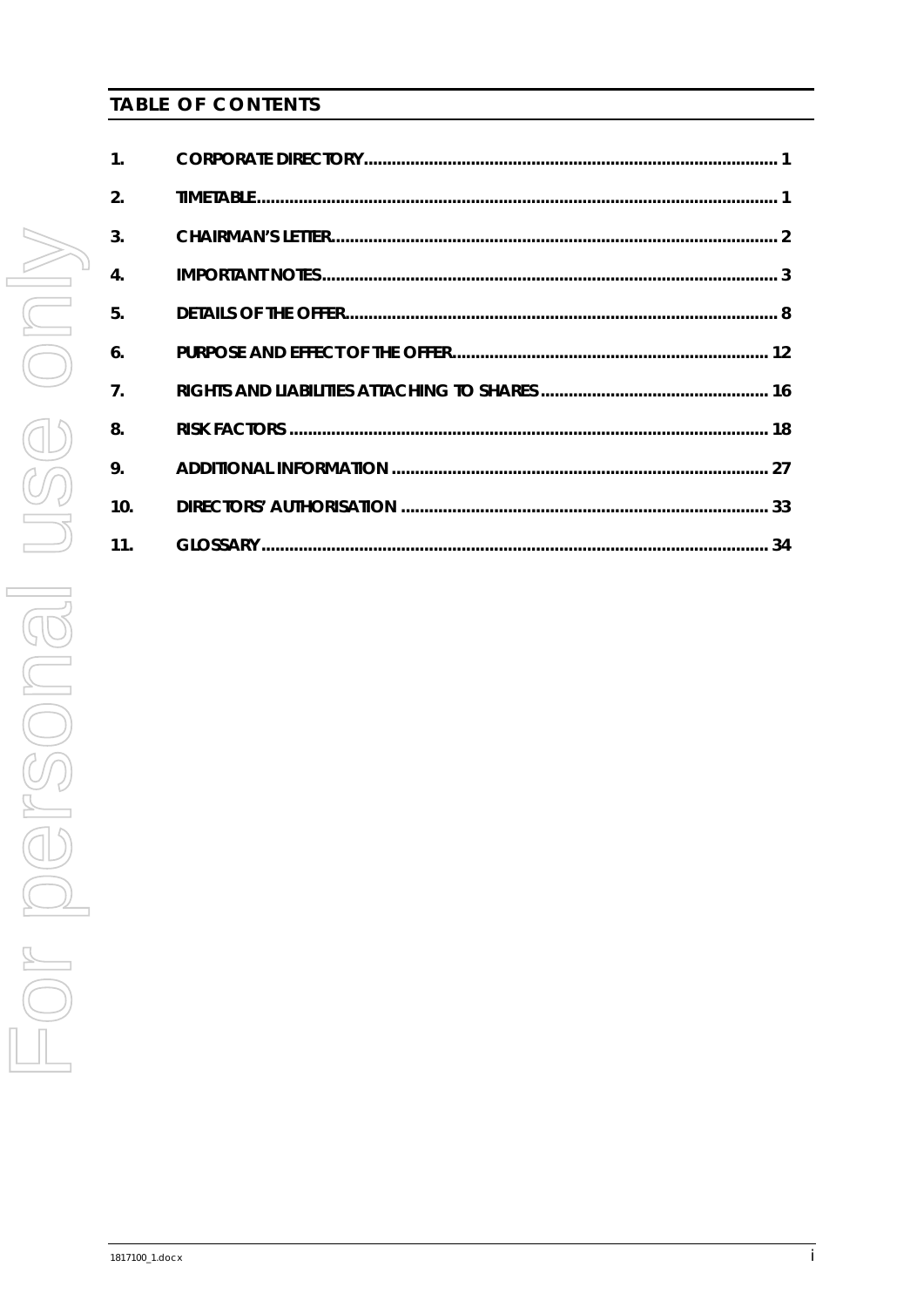#### <span id="page-2-0"></span>**1. CORPORATE DIRECTORY**

David Breeze, Chairman Charles Maling, Non-Executive Director Anthony Huston, Non-Executive Director

# **Company Secretary**

David Breeze

# **Registered Office Legal Advisers**

14 View Street North Perth WA 6006

Telephone: + 61 8 9328 8366 Facsimile: +61 8 9328 8733

Email: admin@bphenergy.com.au Website: www.bphenergy.com.au

# **ASX Code**

BPH

# **Directors** Share Registry\*

Advanced Share Registry Limited 110 Stirling Highway Nedlands WA 6009

Steinepreis Paganin Level 4, The Read Buildings 16 Milligan Street Perth WA 6000

#### **Auditor**

HLB Mann Judd Level 4, 130 Stirling Street Perth WA 6000

\*This entity is included for information purposes only. It has not been involved in the preparation of this Prospectus and has not consented to being named in this Prospectus.

#### <span id="page-2-1"></span>**2. TIMETABLE**

| Lodgement of Prospectus with the ASIC                                                            | 22 November 2017 |
|--------------------------------------------------------------------------------------------------|------------------|
| Lodgement of Prospectus & Appendix 3B with ASX                                                   | 22 November 2017 |
| Notice sent to Optionholders                                                                     | 22 November 2017 |
| Notice sent to Shareholders                                                                      | 24 November 2017 |
| Ex date                                                                                          | 27 November 2017 |
| Record Date for determining Entitlements                                                         | 28 November 2017 |
| Prospectus sent out to Shareholders & Company announces<br>this has been completed               | 1 December 2017  |
| Last day to extend Offer Closing Date                                                            | 13 December 2017 |
| Closing Date*                                                                                    | 18 December 2017 |
| Shares quoted on a deferred settlement basis                                                     | 19 December 2017 |
| ASX notified of under subscriptions                                                              | 21 December 2017 |
| Issue date/Shares entered into Shareholders'<br>security<br>holdings                             | 27 December 2017 |
| Quotation of Shares issued under the Offer*                                                      | 28 December 2017 |
| The Directors may extend the Closing Date by giving at least 3 Business Days' notice to ASX prio |                  |

\*The Directors may extend the Closing Date by giving at least 3 Business Days' notice to ASX prior to the Closing Date. As such the date the Shares are expected to commence trading on ASX may vary.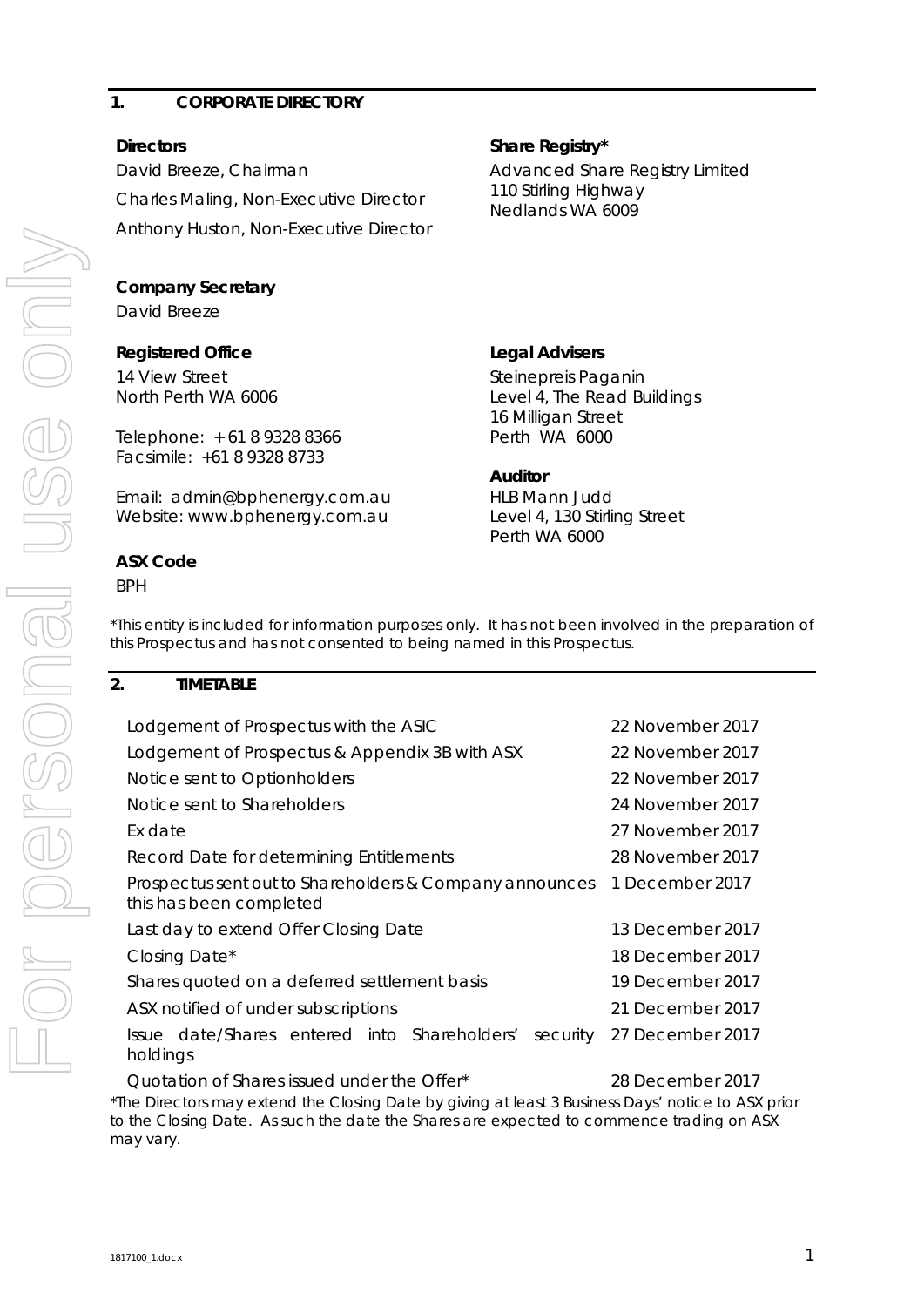# <span id="page-3-0"></span>**3. CHAIRMAN'S LETTER**

Dear Shareholders,

On behalf of the directors of BHP Energy Limited (**Company**), I am delighted to offer you the opportunity to participate in the Offer.

The Company is seeking to raise up to approximately \$1.1 million through an issue of up to 588,702,017 Shares at a price of \$0.002 per Share.

Funds raised from the Offer will be used towards the Company's existing investments in its oil and gas projects through Advent Energy Limited (**Advent**) and MEC Resources Limited (**MEC**), and its biotechnology investments through Cortical Dynamics Limited (**Cortical**) as well as the expenses of the Offer and working capital.

The Company will continue to offer joint venture and transaction funding proposals to Advent. In particular, its proposals involving funding initiatives for each of Advent's projects in PEP11 and the Bonaparte.

Further, the Company will continue to offer funding proposals to MEC despite ongoing legal actions by MEC.

The Company will also continue to look at other oil and gas opportunities and the funding of its technology initiatives through Cortical.

You should read this Prospectus carefully and in its entirety before deciding whether or not to participate in the Offer. In particular, you should consider the key risk factors included in Section [8](#page-19-0) of this Prospectus. Shareholders who have any queries about the Offer should contact the Company at any time from 8:30am to 5:00pm (WST) during the Offer period.

An Application Form is to be completed in accordance with the instructions provided.

Shareholders who do not take up all or any part of their Entitlements will not receive any payment or value in respect of those Entitlements and their equity interest in the Company will be diluted.

On behalf of the Board, I invite you to consider this investment opportunity and thank you for your ongoing support of our Company.

Yours sincerely,

**David Breeze Chairman**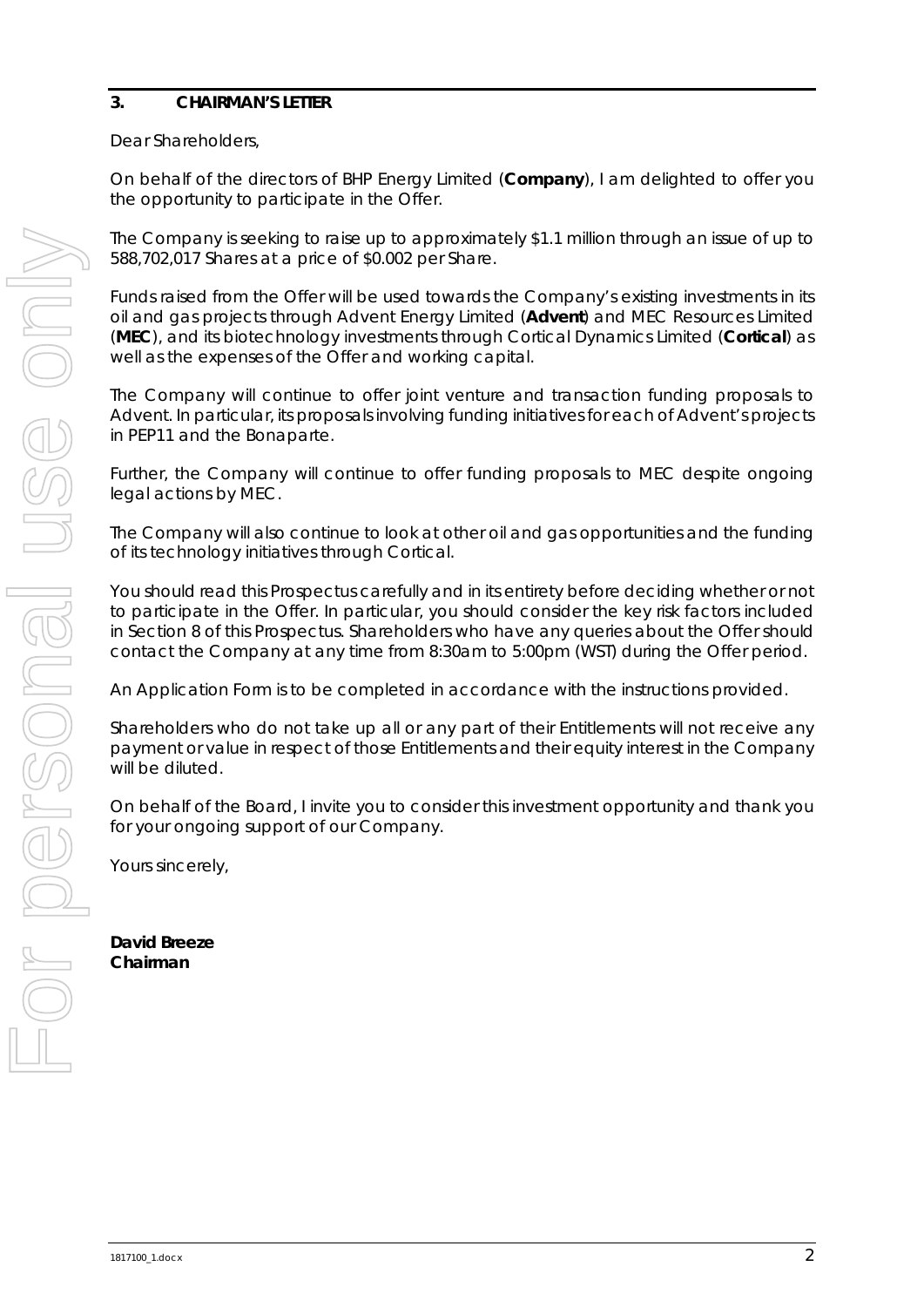### <span id="page-4-0"></span>**4. IMPORTANT NOTES**

This Prospectus is dated 22 November 2017 and was lodged with the ASIC on that date. The ASIC and its officers take no responsibility for the contents of this Prospectus or the merits of the investment to which this Prospectus relates.

No Shares may be issued on the basis of this Prospectus later than 13 months after the date of this Prospectus.

No person is authorised to give information or to make any representation in connection with this Prospectus, which is not contained in the Prospectus. Any information or representation not so contained may not be relied on as having been authorised by the Company in connection with this Prospectus.

It is important that investors read this Prospectus in its entirety and seek professional advice where necessary. The Shares the subject of this Prospectus should be considered highly speculative.

Applications for Shares offered pursuant to this Prospectus can only be submitted on an original Application Form.

This Prospectus is a transaction specific prospectus for an offer of continuously quoted securities (as defined in the Corporations Act) and has been prepared in accordance with section 713 of the Corporations Act. It does not contain the same level of disclosure as an initial public offering prospectus. In making representations in this Prospectus regard has been had to the fact that the Company is a disclosing entity for the purposes of the Corporations Act and certain matters may reasonably be expected to be known to investors and professional advisers whom potential investors may consult.

#### **4.1 Risk factors**

Potential investors should be aware that subscribing for Shares in the Company involves a number of risks. The key risk factors of which investors should be aware are set out in Section [8](#page-19-0) of this Prospectus. These risks together with other general risks applicable to all investments in listed securities not specifically referred to, may affect the value of the Shares in the future. Accordingly, an investment in the Company should be considered highly speculative. Investors should consider consulting their professional advisers before deciding whether to apply for Shares pursuant to this Prospectus.

A summary of some of the Company's key specific risks include:

| <b>Risk</b>          |         | <b>Description</b>                                                                                                                                                                                                                                                                                                                                                                                                                                                                                                                                                                                                     | Reference in<br><b>Prospectus</b> |
|----------------------|---------|------------------------------------------------------------------------------------------------------------------------------------------------------------------------------------------------------------------------------------------------------------------------------------------------------------------------------------------------------------------------------------------------------------------------------------------------------------------------------------------------------------------------------------------------------------------------------------------------------------------------|-----------------------------------|
| Going<br><b>Risk</b> | Concern | The Company's audited financial report for the<br>year ended 31 June 2017 includes a note to the<br>financial statements on the financial condition of<br>the Company and the existence of a material<br>uncertainty about the Company's ability to<br>continue as a going concern. Notwithstanding<br>the 'going concern' paragraph included in the<br>financial report, the Directors have stated that<br>they have reviewed their expenditure and<br>commitments and have implemented methods<br>of costs reduction. The directors are satisfied that.<br>the going concern basis of preparation is<br>appropriate. | Section $8.2(a)$                  |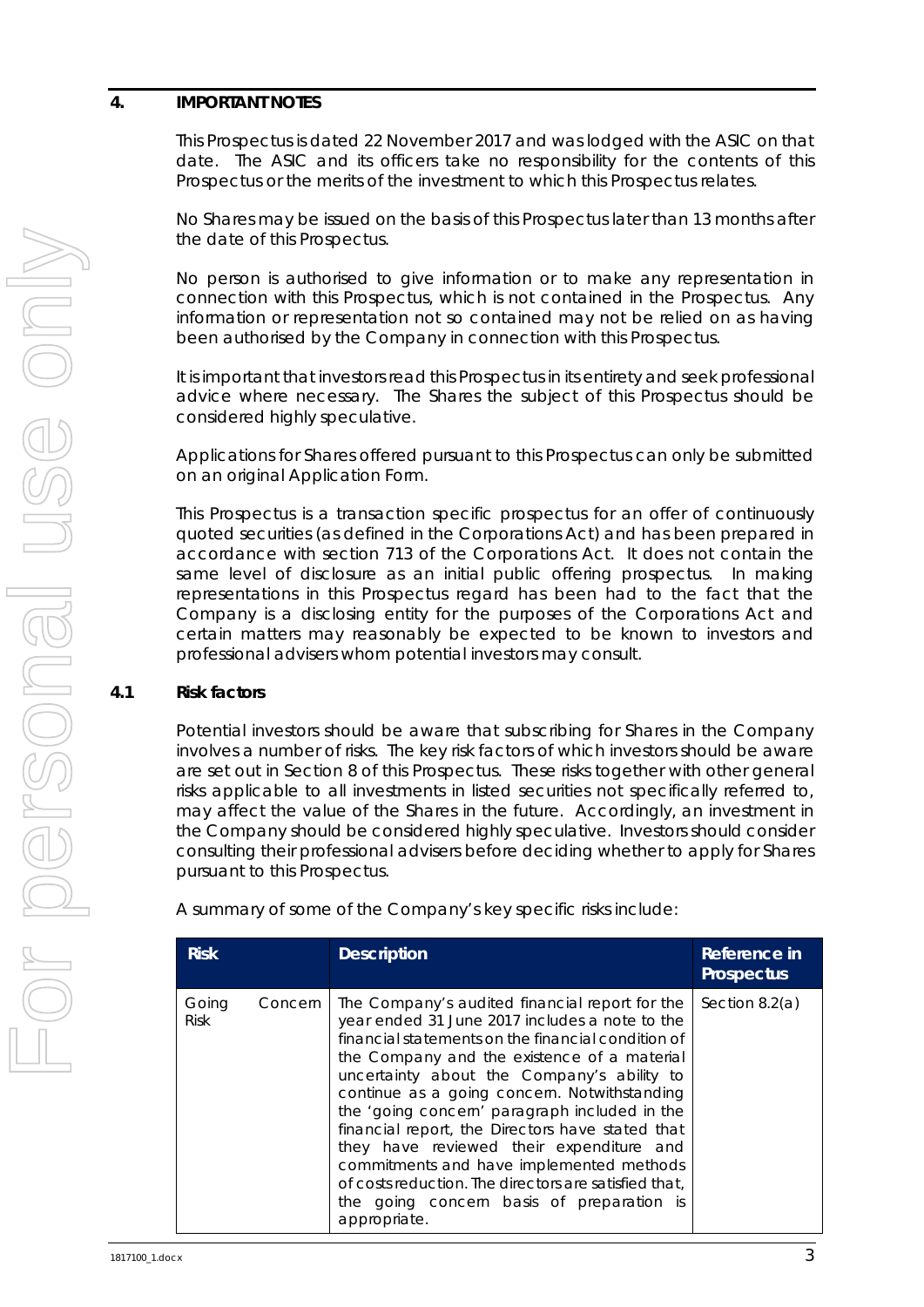| <b>Risk</b>                                             | <b>Description</b>                                                                                                                                                                                                                                                                                                                                                                                                                                                                                                                                                                                                                                                                                                                                  | Reference in<br><b>Prospectus</b> |
|---------------------------------------------------------|-----------------------------------------------------------------------------------------------------------------------------------------------------------------------------------------------------------------------------------------------------------------------------------------------------------------------------------------------------------------------------------------------------------------------------------------------------------------------------------------------------------------------------------------------------------------------------------------------------------------------------------------------------------------------------------------------------------------------------------------------------|-----------------------------------|
| Additional<br>Requirements<br>for<br>Capital            | The audited financial report for the year ended<br>31 June 2017 also notes that "The consolidated<br>entity is involved in a legal dispute with MEC<br>Resources Ltd. Should the consolidated entity not<br>be successful in raising additional funds through<br>the issue of new equity, should the need arise, or<br>should there be an unfavourable outcome in the<br>legal dispute with MEC Resources Ltd, this may<br>cast doubt as to whether or not the consolidated<br>entity will be able to continue as a going<br>concern and therefore, whether it will realise its<br>assets and discharge its liabilities as and when<br>they fall due and in the normal course of business<br>and at the amounts stated in the financial<br>report." | Section $8.2(b)$                  |
|                                                         | The funds raised under the Offer are considered<br>the current<br>sufficient<br>to<br>meet<br>proposed<br>objectives of the Company. Additional funding<br>may be required in the event future costs exceed<br>the Company's estimates and to effectively<br>implement its business and operations plans in<br>the future, to take advantage of opportunities for<br>acquisitions, joint ventures or other business<br>opportunities, and to meet any unanticipated<br>liabilities or expenses which the Company may<br>incur.                                                                                                                                                                                                                      |                                   |
| Potential<br>for<br>significant dilution                | Upon implementation of the Offer, assuming all<br>Entitlements are accepted the number of Shares<br>in the Company will increase from 588,702,017<br>currently on issue to 1,177,404,034. This means<br>that each Share will represent a significantly<br>lower proportion of the ownership of the<br>Company. It is not possible to predict what the<br>value of the Company or a Share will be<br>following the completion of the Offer being<br>implemented and the Directors do not make any<br>representation as to such matters                                                                                                                                                                                                               | Section $8.2(c)$                  |
| Development and<br>commercialisation<br>of technologies | Although the Company will implement<br>all<br>reasonable<br>endeavours<br>to<br>protect<br>its<br>technologies, there can be no assurance that<br>these measures have been, or will be sufficient.                                                                                                                                                                                                                                                                                                                                                                                                                                                                                                                                                  | Section $8.3(a)$                  |
| Research<br>and<br>development                          | The Company can make no representation that<br>any of its research into or development of the<br>technologies<br>will<br>be<br>successful,<br>that<br>the<br>development milestones will be achieved, or<br>that the Technologies will be developed into<br>products that are commercially exploitable                                                                                                                                                                                                                                                                                                                                                                                                                                              | Section 8.3(b)                    |
| Oil and gas industry<br>risks                           | The Company has a 25% interest in Advent<br>Energy Ltd (Advent). Risks associated with this<br>significant investment include, but are not limited<br>to risks associated with failure to discover an<br>economic reserve or successfully produce from a<br>reserve, fluctuations in oil and gas prices, no<br>guarantee of permit renewals or granting of<br>production licences, all of which could have a<br>material adverse effect on the Company's<br>investment.                                                                                                                                                                                                                                                                             | Section $8.3(c)$                  |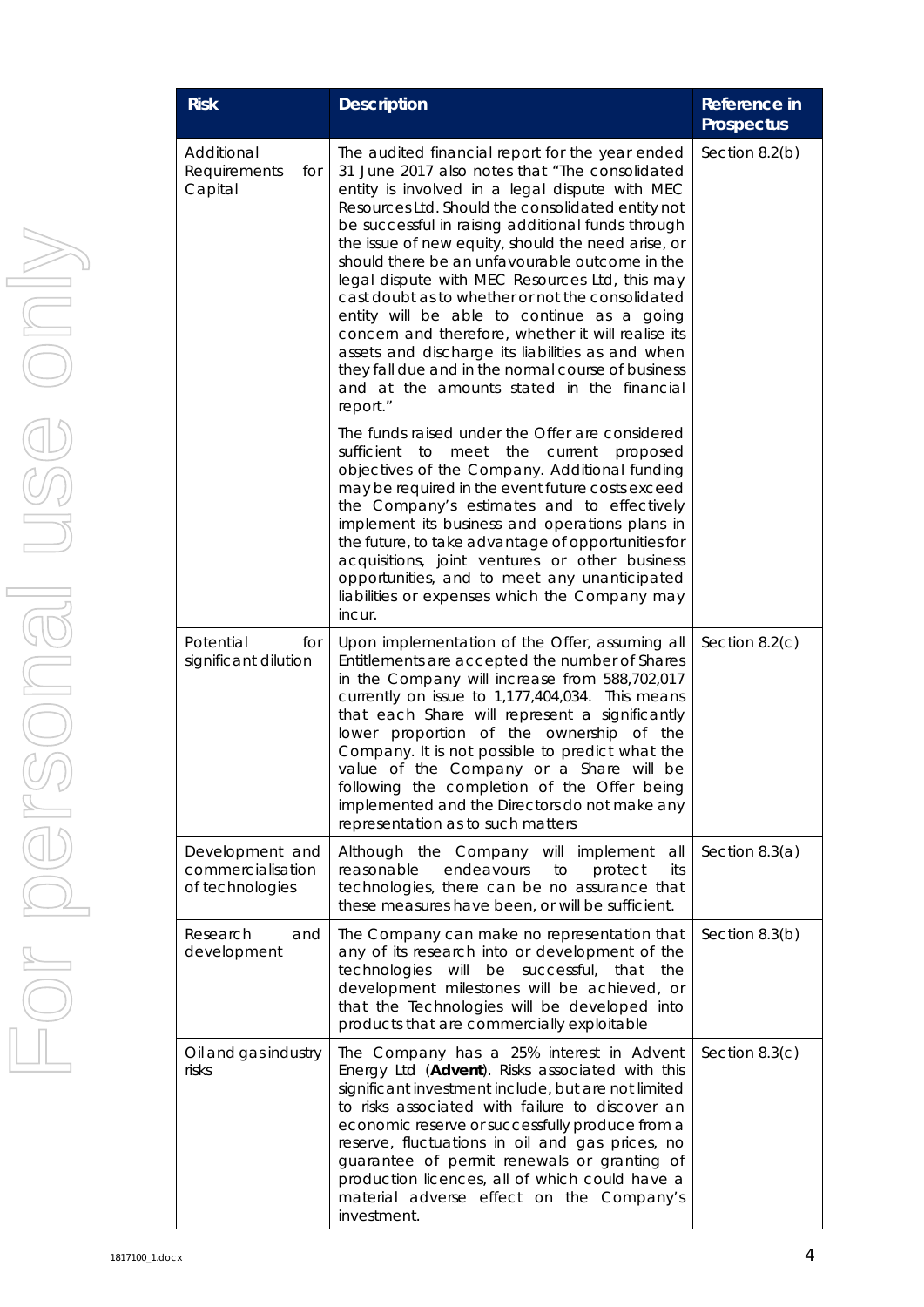| <b>Risk</b>                                                 |     | <b>Description</b>                                                                                                                                                                                                                                                                                                                                                                                                                                                                                                                     | Reference in<br><b>Prospectus</b> |
|-------------------------------------------------------------|-----|----------------------------------------------------------------------------------------------------------------------------------------------------------------------------------------------------------------------------------------------------------------------------------------------------------------------------------------------------------------------------------------------------------------------------------------------------------------------------------------------------------------------------------------|-----------------------------------|
| <b>Nature</b><br>Ωf<br>Company's<br>existing<br>investments | the | The Company's existing investments include its<br>equity investment in Advent with a carrying value<br>of \$3.00 million, a 20% interest in MDSystems with<br>a carrying value of \$0.49 million and a 4.49%<br>interest and the right to go up to approximately<br>13% in Cortical Dynamics Ltd. The Company can<br>make no representations that any of these<br>projects will be successful, that the Company's<br>development milestones will be achieved or that<br>it will develop products that are commercially<br>exploitable. | Section $8.3(d)$                  |

#### <span id="page-6-0"></span>**4.2 Directors Interests in Securities**

The relevant interest of each of the Directors in the securities of the Company as at the date of this Prospectus, together with their respective Entitlement, is set out in the table below.

| <b>Director</b>   | <b>Shares</b> | <b>Options</b> | <b>Entitlement</b> | \$        |
|-------------------|---------------|----------------|--------------------|-----------|
| David Breeze      | 77,669,486    | Nil            | 77,669,486         | \$155,339 |
| Charles<br>Maling | 11,134        | Nil            | 11,134             | \$22      |
| A Huston          | Nil           | Nil            | N/A                | N/A       |

The Board recommends all Shareholders take up their Entitlement and advises that all Directors intend to take up their respective Entitlements. Mr Breeze will offset his Entitlement according to the arrangements set out in section [6.3.](#page-13-1)

#### **4.3 Details of substantial holders**

Based on publicly available information as at 30 June 2017, those persons which (together with their associates) have a relevant interest in 5% or more of the Shares on issue are set out below:

| Shareholder                           | <b>Shares</b> | $\frac{9}{6}$ |
|---------------------------------------|---------------|---------------|
| <b>Grandbridge Securities Pty Ltd</b> | 35,000,000    | 5.95%         |
| <b>Trandcorp Pty Ltd</b>              | 32,416,664    | 5.51%         |

In the event all Entitlements are accepted there will be no change to the substantial holders on completion of the Offer.

# **4.4 Underwriting**

The Offer is not underwritten.

#### **4.5 Management Agreement**

The Company and Grandbridge Securities Pty Ltd (**Grandbridge**) have entered into a management agreement dated on or about 20 November 2017 pursuant to which Grandbridge will provide project management services and preparation and co-ordination of the Offer. The Company will pay Grandbridge a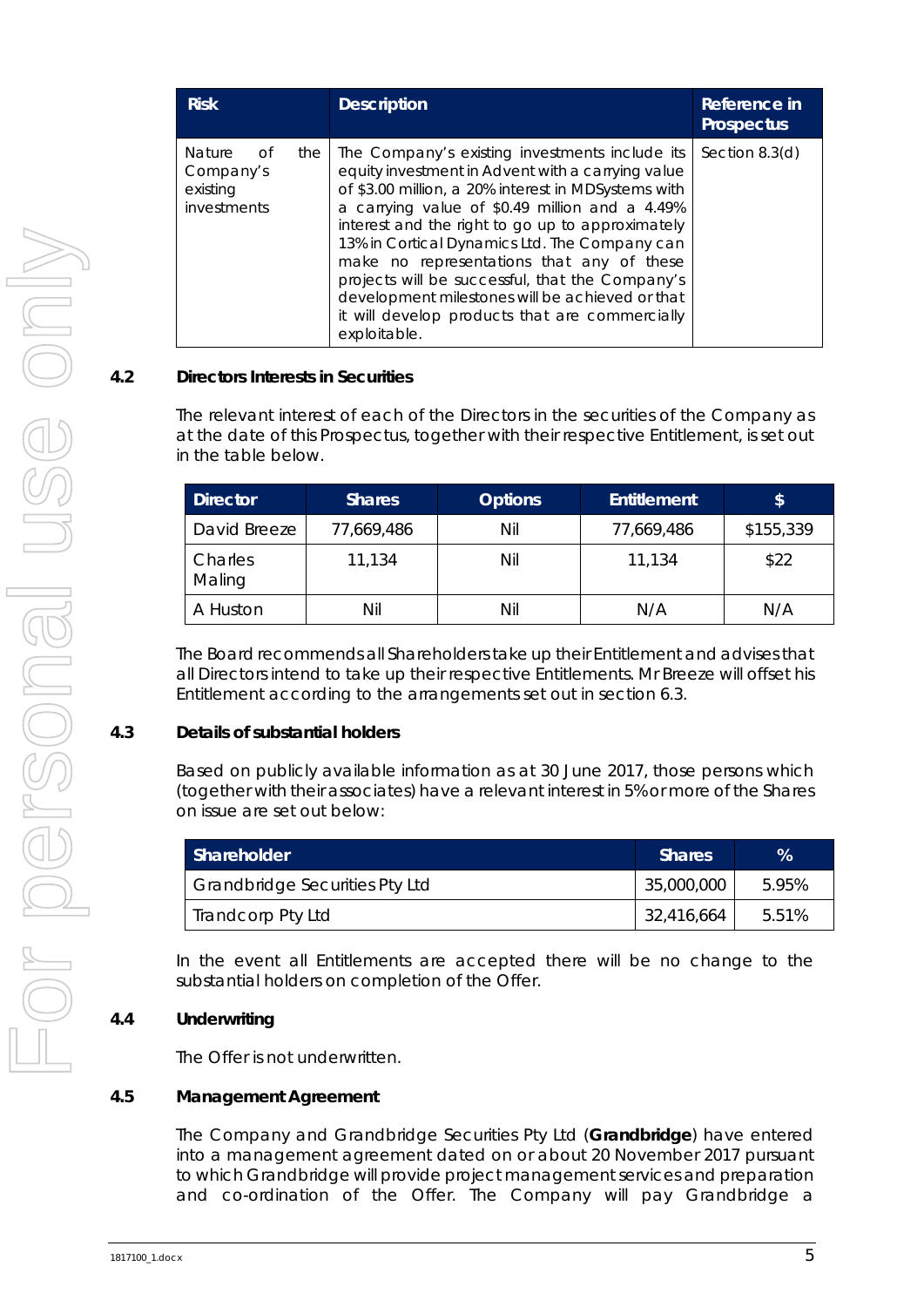management fee of 1.5% on the total funds raised by Grandbridge. Mr David Breeze is a director of Grandbridge.

### **4.6 Effect on control of the Company**

Grandbridge (a wholly owned subsidiary of Grandbridge Limited) and Trandcorp Pty Ltd (**Trandcorp**) are substantial shareholders of the Company and at the date of this Prospectus, Grandbridge holds 5.95% in its own right and Trandcorp holds 5.51% in its own right) and together with David Breeze's and Grandbridge's relevant interest, the total voting power of Grandbridge, Trandcorp and David Breeze (**Mr Breeze and Associates**) in the Company is 13.19%. Grandbridge and Trandcorp are related parties of the Company for the purposes of the Corporations Act. David Breeze, a Director of the Company, is a director of Grandbridge and Trandcorp. Mr Breeze has a voting power of 32% in Grandbridge and 100% in Trandcorp.

Mr Breeze and Associates will only take up their Entitlements under the Offer provided that by taking up that Entitlement, their combined interest is not greater than 20%. Their present relevant interest and changes under several scenarios are set out in the table below.

| Event                                                                                                                           | Shares held by Mr<br><b>Breeze and Associates</b> | Voting power of Mr<br><b>Breeze and Associates</b> |
|---------------------------------------------------------------------------------------------------------------------------------|---------------------------------------------------|----------------------------------------------------|
| Date of Prospectus                                                                                                              | 77.669.486                                        | 13.19%                                             |
| 100% subscribed                                                                                                                 | 155,338,972                                       | 13.19%                                             |
| 75% subscribed                                                                                                                  | 155,338,972                                       | 15.08%                                             |
| 50% subscribed                                                                                                                  | 155,338,972                                       | 17.59%                                             |
| 26.39% subscribed (being Mr<br>Breeze and Associates'<br>Entitlement and no other<br>shareholders subscribe under the<br>Offer) | 155,338,972                                       | 20.88%                                             |

It is unlikely that no shareholders, other than Mr Breeze and Associates, take up their Entitlements under the Offer. The Entitlements taken up and therefore the voting power of Mr Breeze and Associates will be reduced by a corresponding amount for the amount of Entitlements under the Offer taken up by the other shareholders.

Shareholders should note that if they do not participate in the Offer, their holdings are likely to be diluted by approximately 50% (as compared to their holdings and number of Shares on issue as at the date of the Prospectus). Examples of how the dilution may impact Shareholders is set out in the table below:

| Holder                        | <b>Holding</b><br>at<br>as<br>Record date | % at Record<br>Date | <b>Entitlements</b><br>under the Offer | <b>Holdings if Offer</b><br>not taken Up | % post Offer |
|-------------------------------|-------------------------------------------|---------------------|----------------------------------------|------------------------------------------|--------------|
| Shareholder 1                 | 50,000,000                                | 8.49%               | 50,000,000                             | 50,000,000                               | 4.25%        |
| Shareholder 2                 | 25,000,000                                | 4.25%               | 25,000,000                             | 25,000,000                               | 2.12%        |
| Shareholder 3                 | 15,000,000                                | 2.55%               | 15,000,000                             | 15,000,000                               | 1.27%        |
| Shareholder 4                 | 10,000,000                                | 1.70%               | 10,000,000                             | 10,000,000                               | 0.85%        |
| Shareholder 5                 | 5,000,000                                 | 0.85%               | 5,000,000                              | 5,000,000                                | 0.42%        |
| holdings<br>Total<br>on issue | 588,702,017                               |                     | 588.702.017                            | 1.177.404.034                            |              |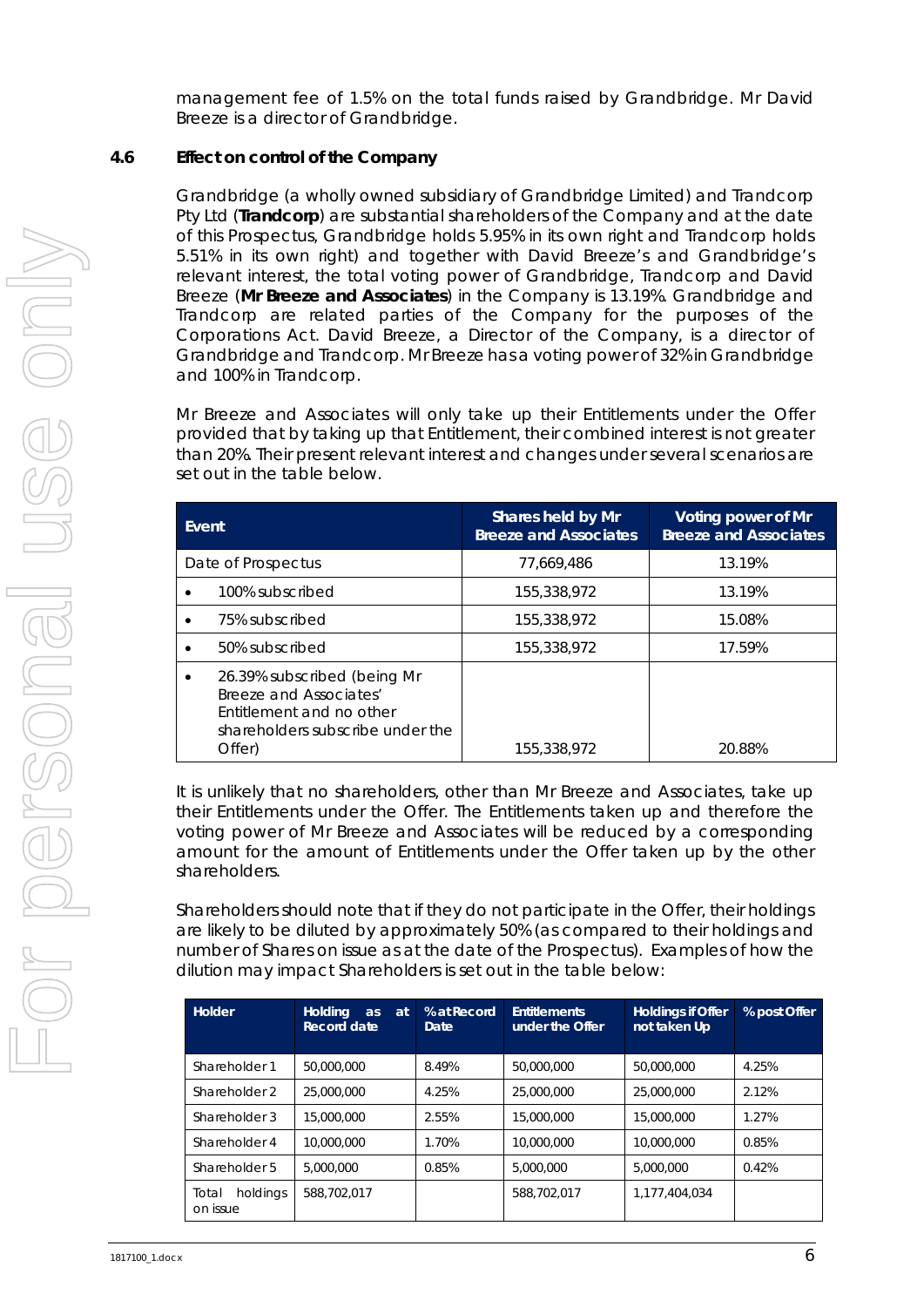#### **Notes:**

1. The dilutionary effect shown in the table is the maximum percentage on the assumption that those Entitlements not accepted are placed under the Shortfall Offer. In the event all Entitlements are not accepted and some or all of the resulting Shortfall was not subsequently placed, the dilution effect for each Shareholder not accepting their Entitlement would be a lesser percentage.

#### **4.7 Market price of shares**

The Company is a disclosing entity for the purposes of the Corporations Act and its Shares are enhanced disclosure securities quoted on ASX.

The highest, lowest and last market sale prices of the Shares on ASX during the three months immediately preceding the date of lodgement of this Prospectus with the ASIC and the respective dates of those sales were:

| Highest | \$0.003 | 4 October, 18-24 October, 13-15 November 2017 |
|---------|---------|-----------------------------------------------|
| Lowest  | \$0.002 | 22 August - 18 October, 25 October - 13       |
|         |         | November, 16 – 20 November 2017               |
| Last    | \$0.002 | 21 November 2017                              |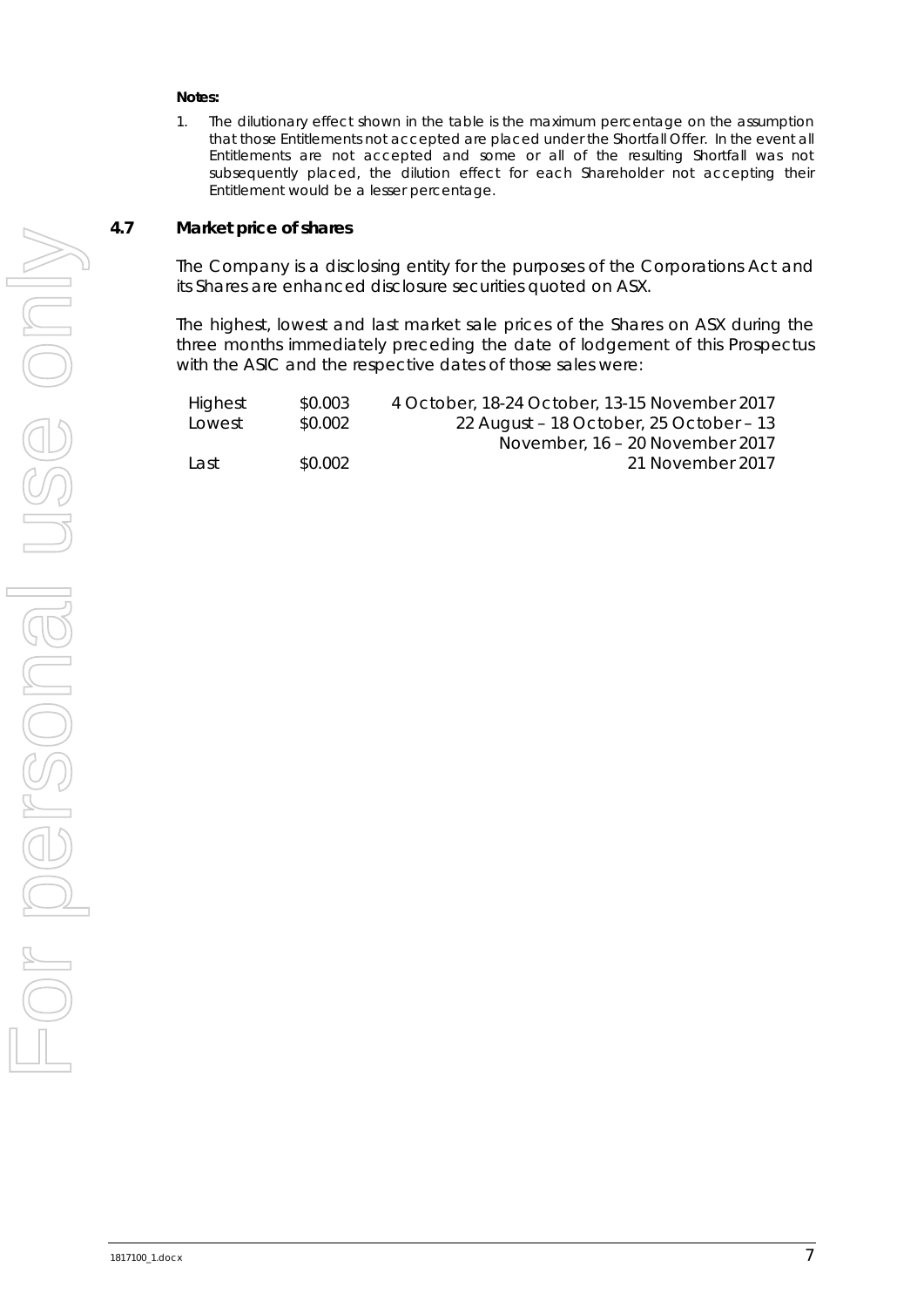# <span id="page-9-0"></span>**5. DETAILS OF THE OFFER**

# **5.1 The Offer**

The Offer is being made as a non-renounceable entitlement issue of one (1) Share for every one (1) Share held by Shareholders registered at the Record Date at an issue price of \$0.002 per Share.

Based on the capital structure of the Company as at the date of this Prospectus, a maximum of 588,702,017 Shares will be issued pursuant to this Offer to raise up to approximately \$1,177,404.

As at the date of this Prospectus, the Company has 14,810,000 Options on issue all of which may be exercised prior to the Record Date in order to participate in the Offer. Please refer to section [6.5](#page-15-0) of this Prospectus for information on the exercise price and expiry date of the Options on issue.

All of the Shares offered under this Prospectus will rank equally with the Shares on issue at the date of this Prospectus. Please refer to Section [7](#page-17-0) for further information regarding the rights and liabilities attaching to the Shares.

The purpose of the Offer and the intended use of funds raised are set out in Section [6.1](#page-13-2) of this Prospectus.

# **5.2 Minimum subscription**

There is no minimum subscription.

# **5.3 Acceptance**

Your acceptance of the Offer must be made on the Application Form accompanying this Prospectus. Your acceptance of your Entitlement must not exceed your Entitlement as shown on that form. If it does, your acceptance will be deemed to be for the maximum Entitlement.

You may participate in the Offer as follows:

- (a) if you wish to accept your **full** Entitlement:
	- (i) complete the Application Form; and
	- (ii) attach your cheque, drawn on an Australian bank or bank draft made payable in Australian currency, for the amount indicated on the Application Form; or
- (b) if you only wish to accept **part** of your Entitlement:
	- (i) fill in the number of Shares you wish to accept in the space provided on the Application Form; and
	- (ii) attach your cheque, drawn on an Australian bank or bank draft made payable in Australian currency, for the appropriate application monies (at \$0.002 per Share); or
- (c) if you do not wish to accept all or part of your Entitlement, you are not obliged to do anything.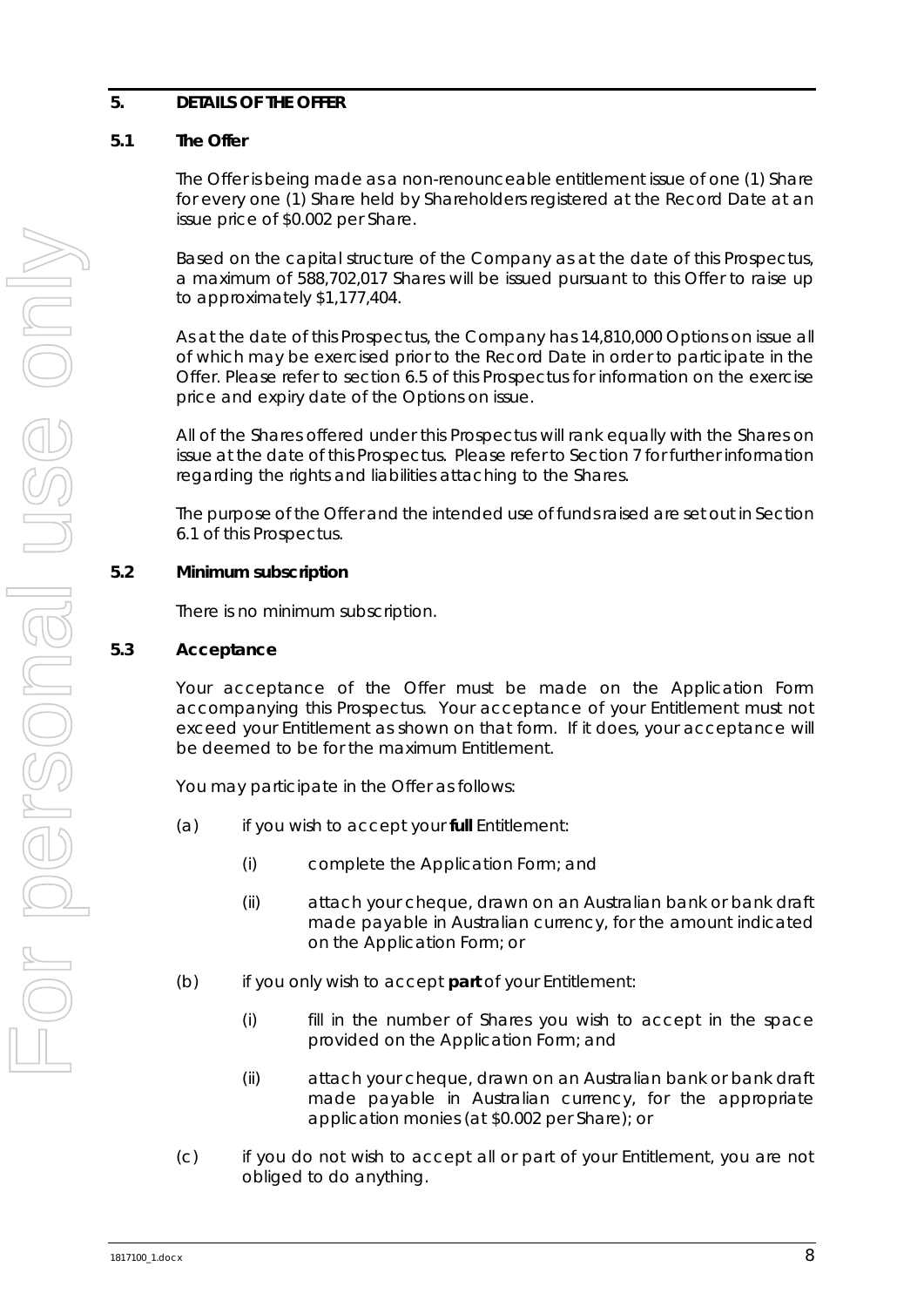# <span id="page-10-0"></span>**5.4 Taking up all your Entitlement and applying for Shortfall Shares**

Should you wish to accept all of your Entitlement and apply for Shortfall Shares, then applications for Shortfall Shares under this Prospectus must be made on the Application Form which accompanies this Prospectus or by completing a BPAY® payment in accordance with the instructions referred to in this Prospectus and on the Application Form. Please read the instructions carefully.

# **5.5 Payment by cheque/bank draft**

All cheques must be drawn on an Australian bank or bank draft made payable in Australian currency to "**BPH Energy Limited Trust Account**" and crossed "**Not Negotiable**".

Your completed Application Form and cheque must reach the Company's share registry no later than 5:00 pm WST on the Closing Date.

#### **5.6 Payment by BPAY®**

For payment by BPAY®, please follow the instructions on the Application Form. You can only make a payment via BPAY® if you are the holder of an account with an Australian financial institution that supports BPAY® transactions. Please note that should you choose to pay by BPAY®:

- (a) you do not need to submit the Application Form but are taken to have made the declarations on that Application Form; and
- (b) if you do not pay for your Entitlement in full, you are deemed to have taken up your Entitlement in respect of such whole number of Shares which is covered in full by your application monies.

**It is your responsibility to ensure that your BPAY® payment is received by the share registry by no later than 5:00 pm (WST) on the Closing Date. You should be aware that your financial institution may implement earlier cut-off times with regards to electronic payment and you should therefore take this into consideration when making payment.** Any application monies received for more than your final allocation of Shares (only where the amount is \$1.00 or greater) will be refunded. No interest will be paid on any application monies received or refunded.

The Offer is non-renounceable. Accordingly, a Shareholder may not sell or transfer all or part of their Entitlement.

# <span id="page-10-1"></span>**5.7 Shortfall Offer**

Any Entitlement not taken up pursuant to the Offer will form the Shortfall Offer.

The Shortfall Offer is a separate offer made pursuant to this Prospectus and will remain open for up to three months following the Closing Date.

The issue price for each Share to be issued under the Shortfall Offer shall be \$0.002 being the price at which Shares have been offered under the Offer.

The Company will allow Eligible Shareholders to apply for Shares under the Shortfall Offer subject to such applications being received by the Closing Date. Details on how to apply for Shortfall Shares is set out in Section [5.4.](#page-10-0)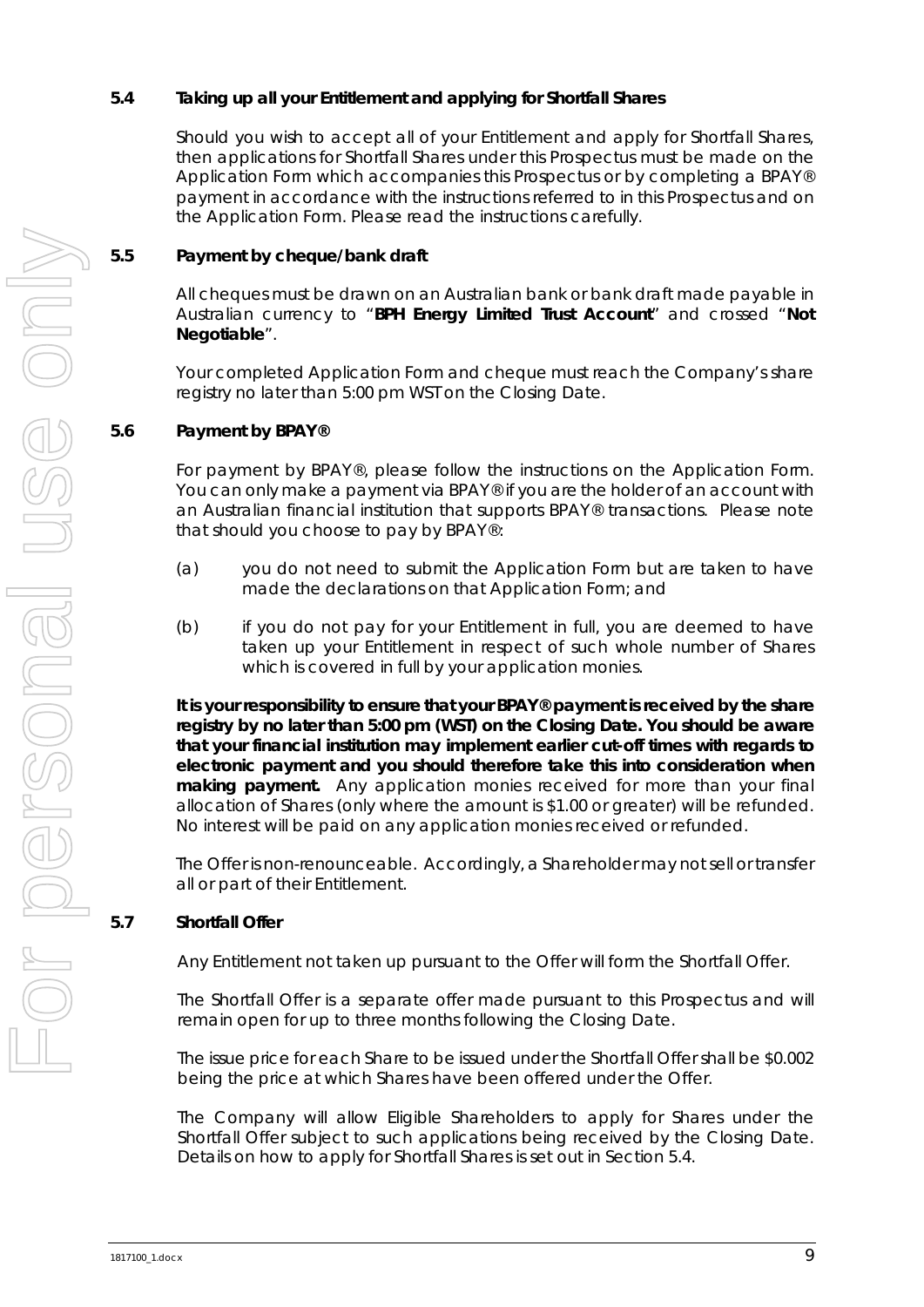The Directors reserve the right to issue Shortfall Shares at their absolute discretion. There is no guarantee that Eligible Shareholders will receive Shares applied for under the Shortfall Offer.

The Company notes that no Shares will be issued to an applicant under this Prospectus or via the Shortfall Offer if the issue of Shares would contravene the takeover prohibition in section 606 of the Corporations Act. Similarly, no Shares will be issued via the Shortfall Offer to any related parties of the Company.

#### **5.8 ASX listing**

Application for Official Quotation of the Shares offered pursuant to this Prospectus will be made in accordance with the timetable set out at the commencement of this Prospectus. If ASX does not grant Official Quotation of the Shares offered pursuant to this Prospectus before the expiration of 3 months after the date of issue of the Prospectus, (or such period as varied by the ASIC), the Company will not issue any Shares and will repay all application monies for the Shares within the time prescribed under the Corporations Act, without interest.

The fact that ASX may grant Official Quotation to the Shares is not to be taken in any way as an indication of the merits of the Company or the Shares now offered for subscription.

#### **5.9 Issue of Shares**

Shares issued pursuant to the Offer will be issued in accordance with the ASX Listing Rules and timetable set out at the commencement of this Prospectus.

Shares issued pursuant to the Shortfall Offer will be issued on a progressive basis. Where the number of Shares issued is less than the number applied for, or where no issue is made surplus application monies will be refunded without any interest to the Applicant as soon as practicable after the closing date of the Shortfall Offer.

Pending the issue of the Shares or payment of refunds pursuant to this Prospectus, all application monies will be held by the Company in trust for the Applicants in a separate bank account as required by the Corporations Act. The Company, however, will be entitled to retain all interest that accrues on the bank account and each Applicant waives the right to claim interest.

Holding statements for Shares issued under the Offer will be mailed in accordance with the ASX Listing Rules and timetable set out at the commencement of this Prospectus and for Shortfall Shares issued under the Shortfall Offer as soon as practicable after their issue.

#### **5.10 Overseas shareholders**

This Offer does not, and is not intended to, constitute an offer in any place or jurisdiction in which, or to any person to whom, it would not be lawful to make such an offer or to issue this Prospectus.

It is not practicable for the Company to comply with the securities laws of overseas jurisdictions having regard to the number of overseas Shareholders, the number and value of Shares these Shareholders would be offered and the cost of complying with regulatory requirements in each relevant jurisdiction. Accordingly, the Offer is not being extended and Shares will not be issued to Shareholders with a registered address which is outside Australia or New Zealand.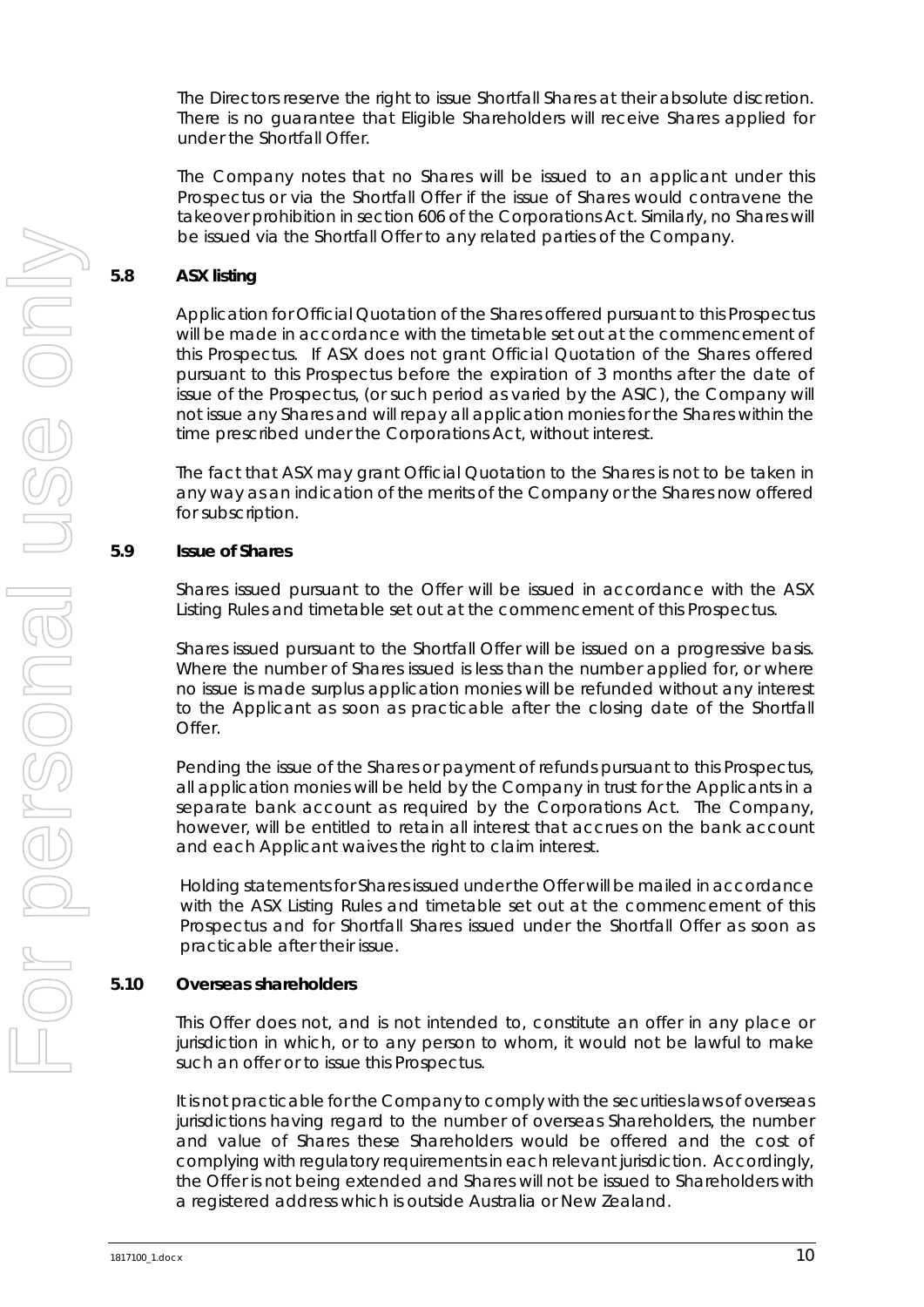#### *New Zealand*

The Shares are not being offered to the public within New Zealand other than to existing shareholders of the Company with registered addresses in New Zealand to whom the offer of these Shares is being made in reliance on the Financial Markets Conduct (Incidental Offers) Exemption Notice 2016.

This Prospectus has been prepared in compliance with Australian law and has not been registered, filed with or approved by any New Zealand regulatory authority. This document is not a product disclosure statement under New Zealand law and is not required to, and may not, contain all the information that a product disclosure statement under New Zealand law is required to contain.

#### *Nominees and custodians*

Nominees and custodians may not submit an Application Form on behalf of any Shareholder resident outside Australia and New Zealand without the prior consent of the Company, taking into account relevant securities law restrictions. Return of a duly completed Application Form will be taken by the Company to constitute a representation that there has been no breach of those regulations.

#### **5.11 Enquiries**

Any questions concerning the Offer should be directed to David Breeze, Company Secretary, on +61 8 9328 8366.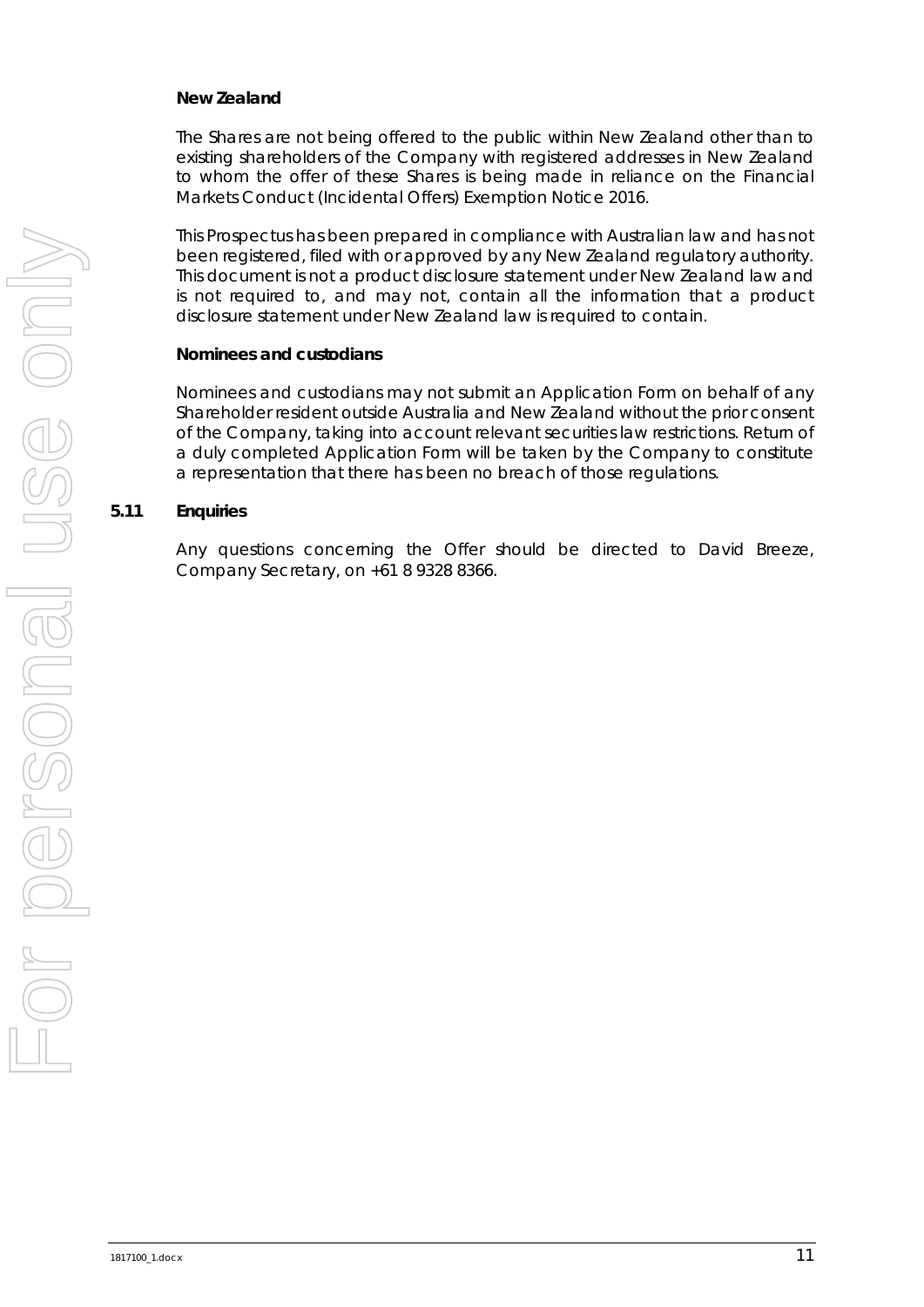### <span id="page-13-0"></span>**6. PURPOSE AND EFFECT OF THE OFFER**

#### <span id="page-13-2"></span>**6.1 Purpose of the Offer**

The purpose of the Offer is to raise up to approximately \$1,177,404. The funds raised from the Offer are planned to be used in accordance with the table set out below:

| <b>Item</b>      | <b>Proceeds of the Offer</b>        | <b>Full Subscription</b><br>(\$) | $\%$   |
|------------------|-------------------------------------|----------------------------------|--------|
| 1.               | Investment in Oil and Gas           | 740,000                          | 62.85% |
| 2.               | Investment in Cortical and HLS51    | 40,000                           | 3.40%  |
| 3.               | Maximum off-set amount <sup>2</sup> | 166,031                          | 14.10% |
| 3.               | Expenses of the Offer <sup>3</sup>  | 46.044                           | 3.91%  |
| $\overline{4}$ . | <b>Working Capital</b>              | 185,329                          | 15.74% |
|                  | Total                               | \$1,177,404                      | 100%   |

**Notes:**

- 1. Refer to ASX announcement dated 14 November 2017 for further details in relation to Cortical and the HLS5 investment.
- 2. The amount of funds raised will be reduced by up to a maximum of \$166,031 due to offsets against fees owed to the Company to current and former Directors, and loans granted by the Company to Grandbridge Limited. The Company has agreed to offset Mr David Breeze's Entitlements up to a maximum of \$71,783, Mr Greg Gilbert's (a former Director) Entitlements up to a maximum of \$1,923, Mr Tom Fontaine's (a former Director) Entitlements up to a maximum of \$8,769, and Grandbridge and Grandbridge Limited's Entitlements up to a maximum of \$83,556. The effect on the Offer will be that the total funds raised will be reduced by up to a maximum of \$166,031 to \$1,011,373 (before costs). For further details, refer to section [6.3](#page-13-1) below.
- 3. Refer to Section [9.6](#page-32-0) of this Prospectus for further details relating to the estimated expenses of the Offer.

In the event that the Company raises less than the full subscription, the funds will be applied firstly to the expenses of the offer then pro-rata for the remaining items 1, 2, 3 and 5.

The above table is a statement of current intentions as of the date of this Prospectus. As with any budget, intervening events (including exploration success or failure) and new circumstances have the potential to affect the manner in which the funds are ultimately applied. The Board reserves the right to alter the way funds are applied on this basis.

# **6.2 Effect of the Offer**

The principal effect of the Offer, assuming all Entitlements are accepted and no Options are exercised prior to the Record Date, will be to:

- (a) Increase the cash reserves by \$1,131,360 (after deducting the estimated expenses of the Offer) immediately after completion of the Offer; and
- (b) increase the number of Shares on issue from 588,702,017 as at the date of this Prospectus to 1,177,404,034 Shares.

# <span id="page-13-1"></span>**6.3 Offset Arrangements**

The Company has agreed to offset debts owed to Mr David Breeze. Mr Breeze, a related party of the Company by virtue of being a Director, is currently owed funds by the Company in relation to outstanding director fees. As at 30 June 2017, the total amount owing to Mr Breeze and his associated entities by the Company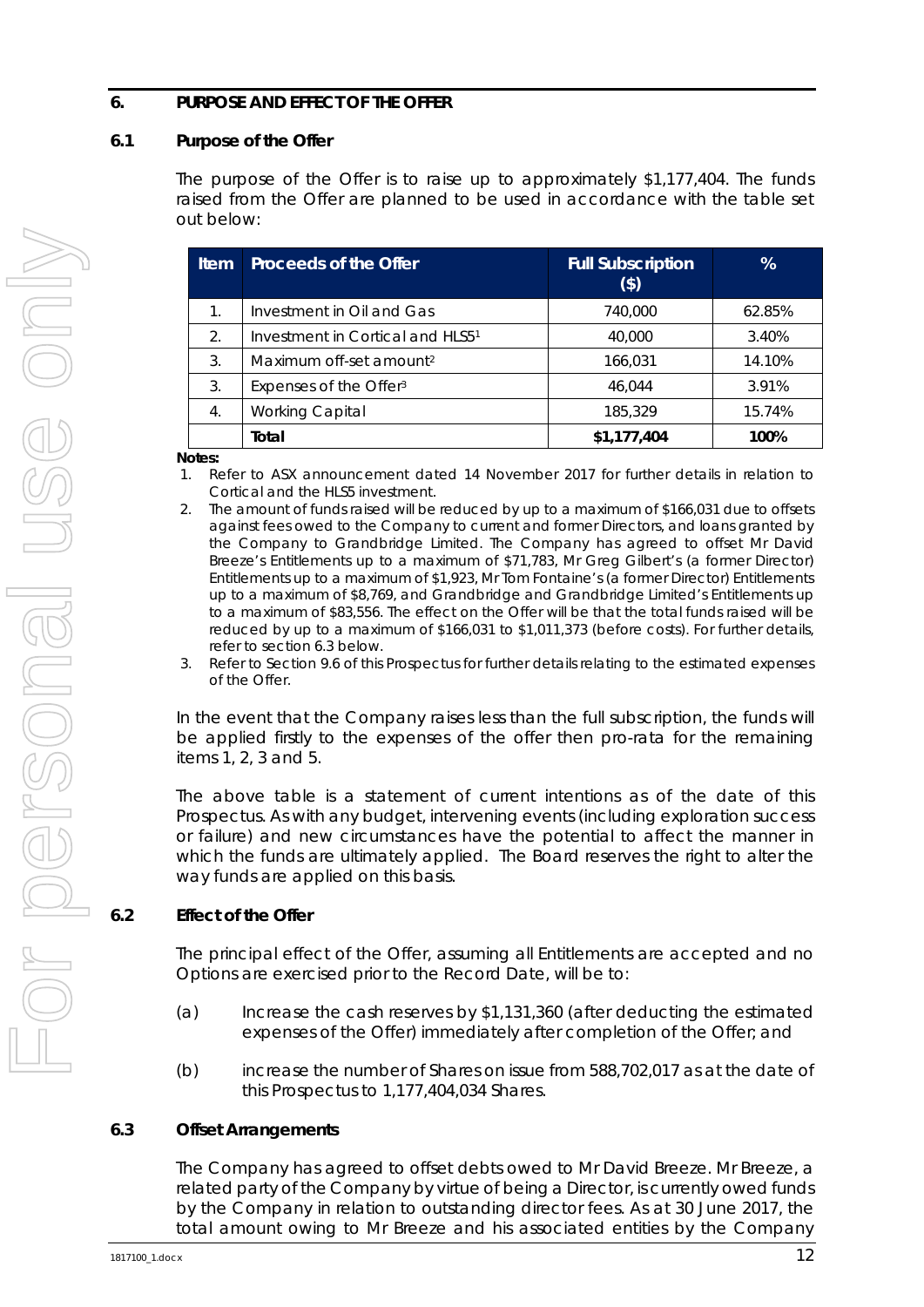equates to \$716,558. The Company and Mr Breeze have agreed that part of the outstanding fees shall be applied towards Mr Breeze's Entitlement of up to 35,891,286 Shares being to the value of \$71,783 provided that Mr Breeze's combined voting power (together with his associates) does not exceed 20%. Any remaining balance outstanding after the fees have been applied towards the Entitlement shall be repaid by the Company to Mr Breeze in accordance with existing arrangements.

The Company has agreed to offset debts owed to Mr Greg Gilbert. Mr Gilbert, a former Director, is currently owed funds by the Company in relation to outstanding director fees. As at 30 June 2017, the total amount owing to Mr Gilbert and his associated entities by the Company equates to \$137,157. The Company and Mr Gilbert have agreed that part of the outstanding fees shall be applied towards Mr Gilbert's Entitlement of up to 961,538 Shares being to the value of \$1,923. Any remaining balance outstanding after the fees have been applied towards the Entitlement shall be repaid by the Company to Mr Gilbert in accordance with existing arrangements.

The Company has agreed to offset debts owed to Mr Tom Fontaine. Mr Fontaine, a former Director, is currently owed funds by the Company in relation to outstanding director fees. As at 30 June 2017, the total amount owing to Mr Fontaine and his associated entities by the Company equates to \$43,207. The Company and Mr Fontaine have agreed that part of the outstanding fees shall be applied towards Mr Fontaine's Entitlement of up to 4,384,446 Shares being to the value of \$8,769. Any remaining balance outstanding after the fees have been applied towards the Entitlement shall be repaid by the Company to Mr Fontaine in accordance with existing arrangements.

The Company has agreed to offset debts owed to Grandbridge. Grandbridge currently has a direct and indirect shareholding of 7.19% in the Company and is currently owed funds by the Company in relation to a loan arrangement (**Loan**). As at 31 October 2017, the total amount owing to Grandbridge by the Company equates to \$468,932. The Company and Grandbridge have agreed that part of the outstanding Loan shall be applied towards Grandbridge's (and Grandbridge Limited's) Entitlements of up to 41,778,200 Shares being to the value of \$83,556. Any remaining balance outstanding after the Loan has been applied towards the Entitlement shall be repaid by the Company to Grandbridge in accordance with existing loan arrangements.

#### <span id="page-14-0"></span>**6.4 Pro-forma balance sheet**

The audited balance sheet as at 30 June 2017 and the audited pro-forma balance sheet as at 30 June 2017 shown below have been prepared on the basis of the accounting policies normally adopted by the Company and reflect the changes to its financial position. The pro-forma balance sheet has been prepared assuming all Entitlements are accepted, no Options are exercised prior to the Record Date and including expenses of the Offer.

The pro-forma balance sheet has been prepared to provide investors with information on the assets and liabilities of the Company and pro-forma assets and liabilities of the Company as noted below. The historical and pro-forma financial information is presented in an abbreviated form, insofar as it does not include all of the disclosures required by Australian Accounting Standards applicable to annual financial statements.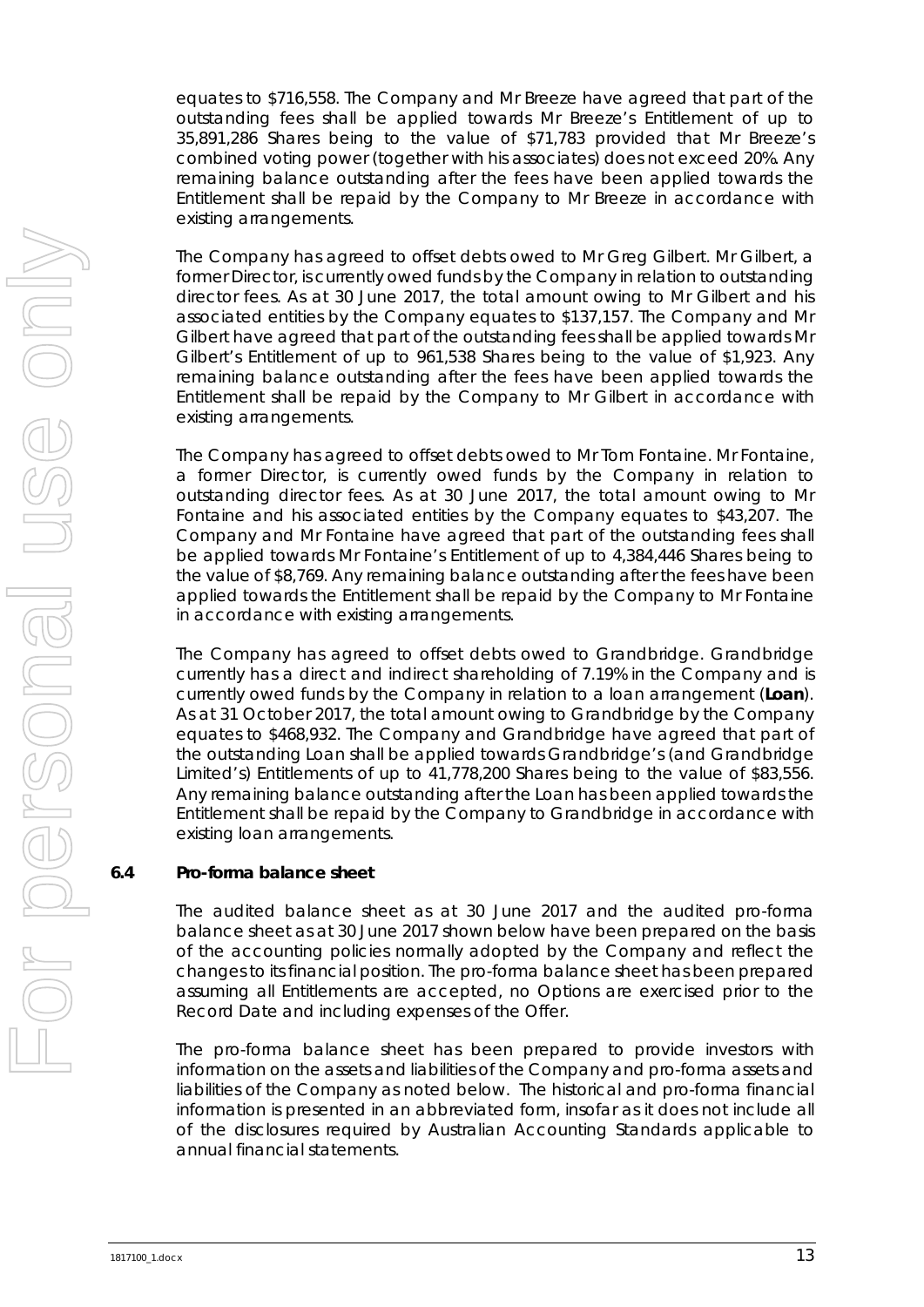|                                                     | <b>AUDITED</b> | <b>PROFORMA</b> |
|-----------------------------------------------------|----------------|-----------------|
|                                                     | 30 June 2017   | 30 June 2017    |
|                                                     | \$             | \$              |
| <b>CURRENT ASSETS</b>                               |                |                 |
| Cash and cash equivalents <sup>1</sup>              | 613,658        | 1,578,987       |
| Other current assets                                | 208,077        | 208,077         |
| <b>TOTAL CURRENT ASSETS</b>                         | 821,735        | 1,787,064       |
|                                                     |                |                 |
| <b>NON-CURRENT ASSETS</b>                           |                |                 |
| Financial assets                                    | 5,064,359      | 5,064,359       |
| Investments in associates                           | 493,047        | 493,047         |
| <b>TOTAL NON-CURRENT ASSETS</b>                     | 5,557,406      | 5,557,406       |
|                                                     |                |                 |
| <b>TOTAL ASSETS</b>                                 | 6,379,141      | 7,344,470       |
|                                                     |                |                 |
| <b>CURRENT LIABILITIES</b>                          |                |                 |
| Trade and other payables <sup>2</sup>               | 1,284,910      | 1,202,435       |
| <b>Financial liabilities</b>                        | 621,451        | 537,895         |
| <b>TOTAL CURRENT LIABILITIES</b>                    | 1,906,361      | 1,740,330       |
|                                                     |                |                 |
| <b>NON-CURRENT LIABILITIES</b>                      |                |                 |
| <b>Financial liabilities</b>                        | 86,451         | 86,451          |
| <b>TOTAL NON-CURRENT LIABILITIES</b>                | 86,451         | 86,451          |
|                                                     |                |                 |
| <b>TOTAL LIABILITIES</b>                            | 1,992,812      | 1,826,781       |
|                                                     |                |                 |
| <b>NET ASSETS</b>                                   | 4,386,329      | 5,517,689       |
| <b>EQUITY</b>                                       |                |                 |
|                                                     | 43,454,632     | 44,585,992      |
| Issued capital                                      | 492,580        | 492,580         |
| <b>Options Reserve</b><br><b>Accumulated Losses</b> | (39, 402, 226) | (39, 402, 226)  |
|                                                     | (158, 657)     | (158, 657)      |
| Non-controlling interest                            | 4,386,329      | 5,517,689       |
| <b>TOTAL EQUITY</b>                                 |                |                 |

**Notes:** 

1. The pro forma figure is the total funds raised from the Offer (assuming full subscription) less the sum of \$166,031, being the offset amount as described in section [6.3](#page-13-1) and expenses of the Offer as set out in section [9.6.](#page-32-0) 

#### <span id="page-15-0"></span>**6.5 Effect on capital structure**

The effect of the Offer on the capital structure of the Company, assuming all Entitlements are accepted, is set out below.

| <b>Shares</b>                                       | <b>Number</b> |
|-----------------------------------------------------|---------------|
| Shares currently on issue                           | 588.702.017   |
| Shares offered pursuant to the Offer                | 588.702.017   |
| Total Shares on issue after completion of the Offer | 1,177,404,034 |

No Shares on issue are subject to escrow restrictions, either voluntary or ASX imposed.

| <b>Options</b>                                    | <b>Number</b> |
|---------------------------------------------------|---------------|
| Unquoted exercisable at \$0.08 expiring 30/6/2018 | 1,015,000     |
| Unquoted exercisable at \$0.02 expiring 31/3/2020 | 9,795,000     |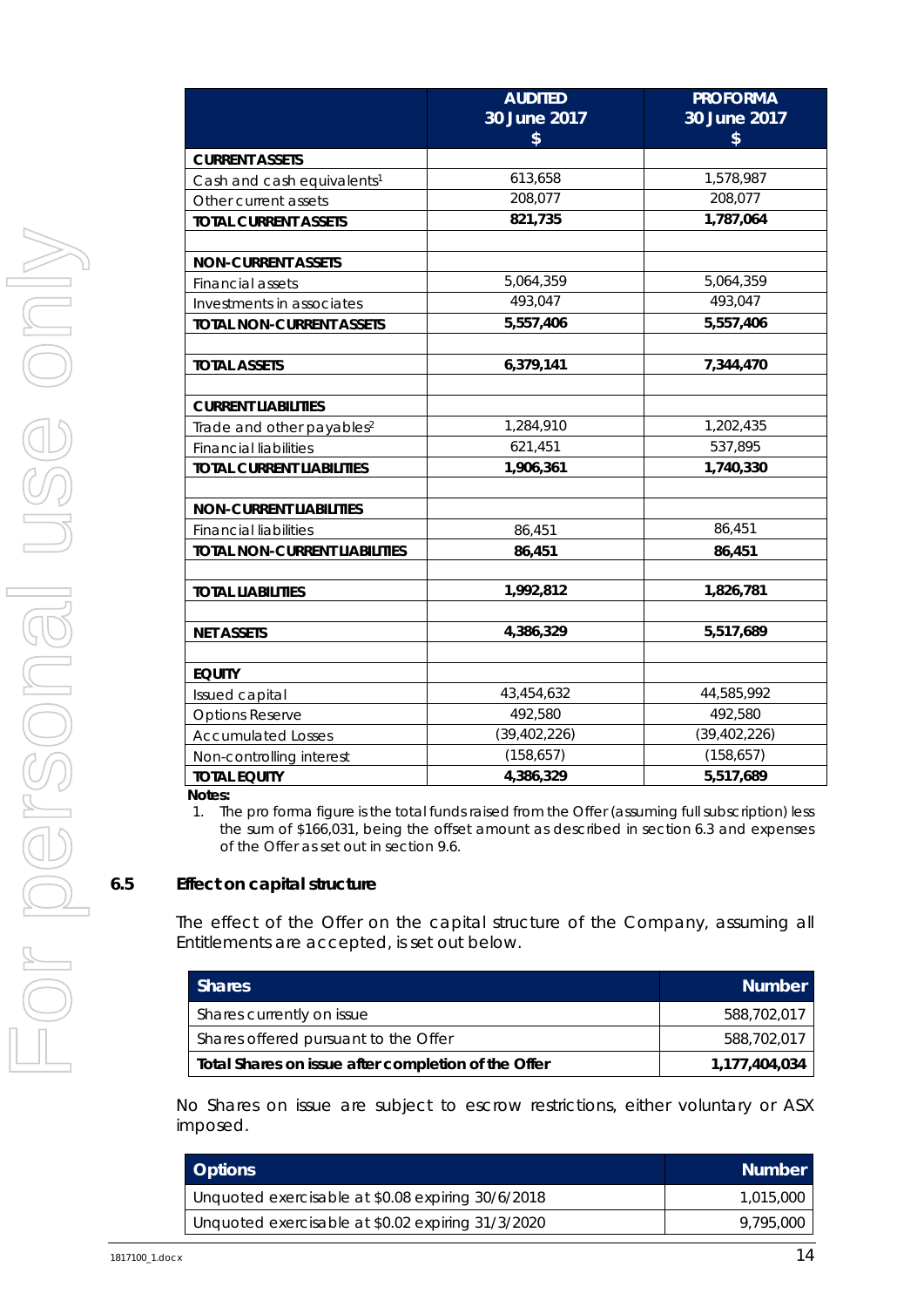| ntas.                                                             |            |
|-------------------------------------------------------------------|------------|
| Total Options on issue after completion of the Offer <sup>1</sup> | 14,810,000 |
| Unquoted exercisable at \$0.02 expiring 30/11/2021                | 2,000,000  |
| Unquoted exercisable at \$0.02 expiring 30/11/2020                | 2,000,000  |
|                                                                   |            |

**Notes:** 

1. Subject to Shareholder approval, the Company will issue a further 2,000,000 Options to Tony Huston and 2,000,000 Options to Charles Maling contemplated by Resolutions 5 and 6 (inclusive) of the Company's Notice of Annual General Meeting announcement 27 October 2017. If the Company issues these Options, the total number of Options on issue will increase to 18,810,000.

At the date of this Prospectus there are no other securities on issue.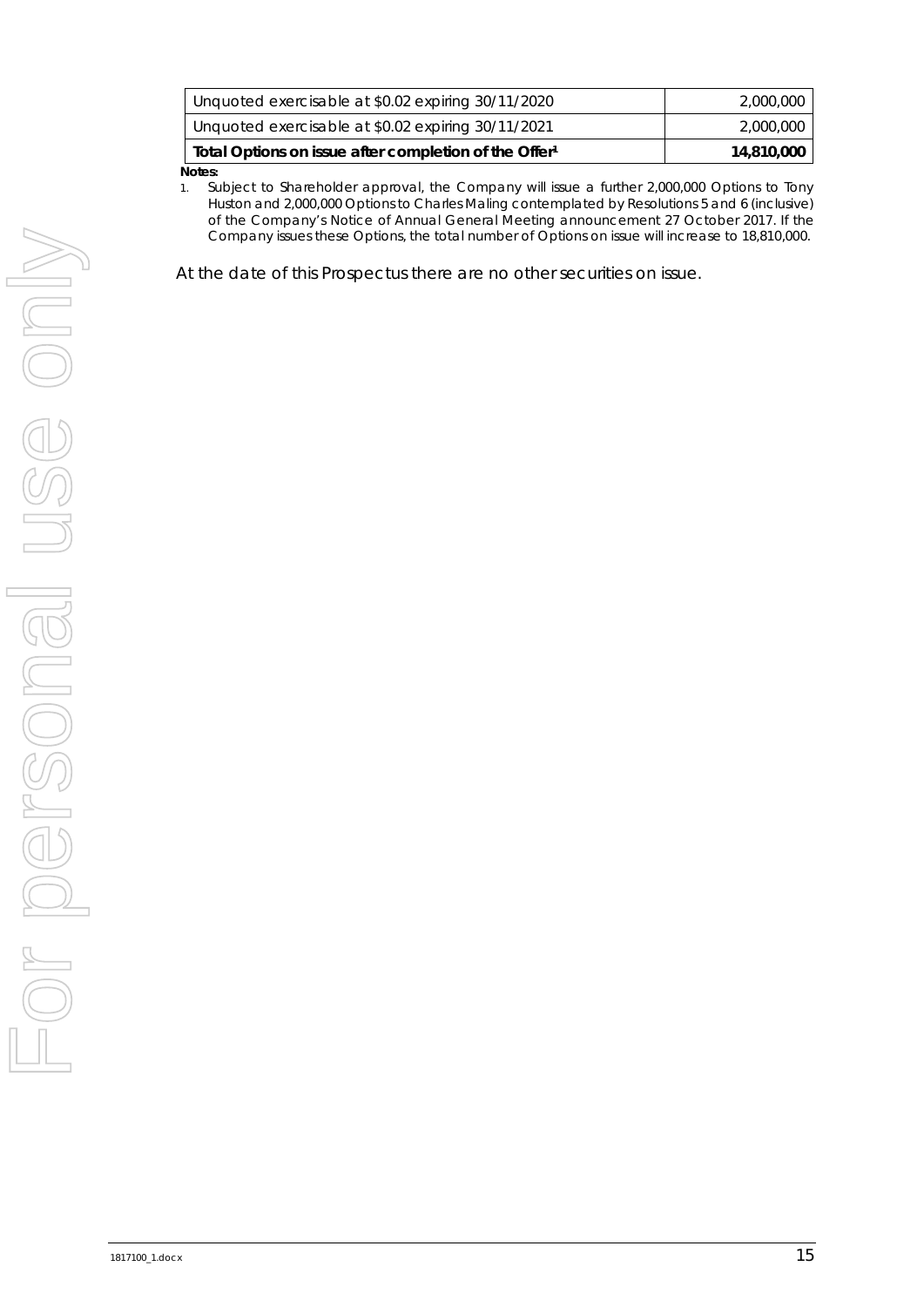# <span id="page-17-0"></span>**7. RIGHTS AND LIABILITIES ATTACHING TO SHARES**

The following is a summary of the more significant rights and liabilities attaching to Shares being offered pursuant to this Prospectus. This summary is not exhaustive and does not constitute a definitive statement of the rights and liabilities of Shareholders. To obtain such a statement, persons should seek independent legal advice.

Full details of the rights and liabilities attaching to Shares are set out in the Constitution, a copy of which is available for inspection at the Company's registered office during normal business hours.

# (a) **General meetings**

Shareholders are entitled to be present in person, or by proxy, attorney or representative to attend and vote at general meetings of the Company.

Shareholders may requisition meetings in accordance with Section 249D of the Corporations Act and the Constitution of the Company.

# (b) **Voting rights**

Subject to any rights or restrictions for the time being attached to any class or classes of shares, at general meetings of shareholders or classes of shareholders:

- (i) each shareholder entitled to vote may vote in person or by proxy, attorney or representative;
- (ii) on a show of hands, every person present who is a shareholder or a proxy, attorney or representative of a shareholder has one vote; and
- (iii) on a poll, every person present who is a shareholder or a proxy, attorney or representative of a shareholder shall, in respect of each fully paid share held by him, or in respect of which he is appointed a proxy, attorney or representative, have one vote for the share, but in respect of partly paid shares shall have such number of votes as bears the same proportion to the total of such shares registered in the shareholder's name as the amount paid (not credited) bears to the total amounts paid and payable (excluding amounts credited).

# (c) **Dividend rights**

Subject to the rights of persons (if any) entitled to shares with special rights to dividend the Directors may declare a final dividend out of profits in accordance with the Corporations Act and may authorise the payment or crediting by the Company to the shareholders of such a dividend. The Directors may authorise the payment or crediting by the Company to the shareholders of such interim dividends as appear to the Directors to be justified by the profits of the Company. Subject to the rights of persons (if any) entitled to shares with special rights as to dividend all dividends are to be declared and paid according to the amounts paid or credited as paid on the shares in respect of which the dividend is paid. Interest may not be paid by the Company in respect of any dividend, whether final or interim.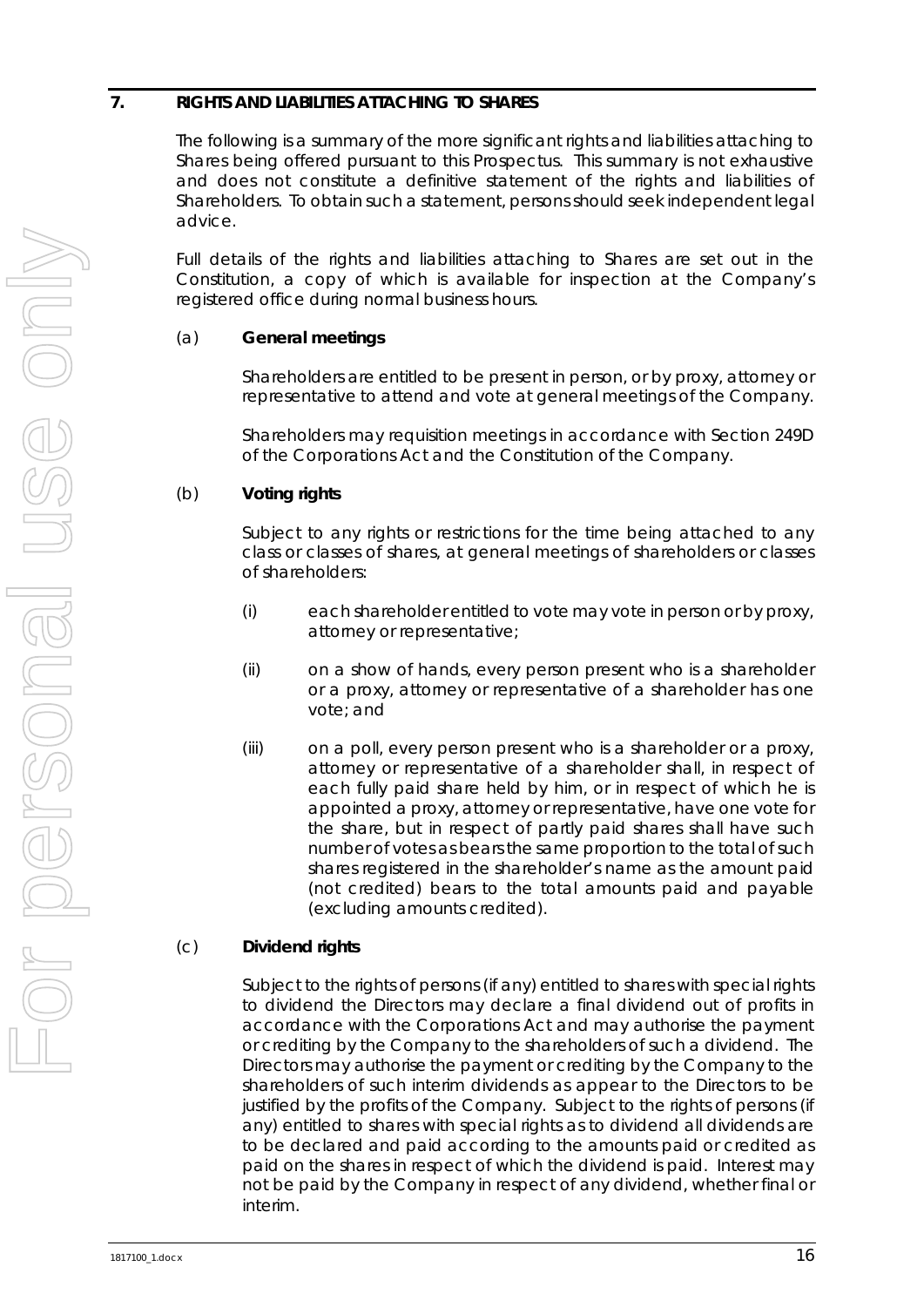#### (d) **Winding-up**

If the Company is wound up, the liquidator may, with the authority of a special resolution of the Company, divide among the shareholders in kind the whole or any part of the property of the Company, and may for that purpose set such value as he considers fair upon any property to be so divided, and may determine how the division is to be carried out as between the shareholders or different classes of shareholders. The liquidator may, with the authority of a special resolution of the Company, vest the whole or any part of any such property in trustees upon such trusts for the benefit of the contributories as the liquidator thinks fit, but so that no shareholder is compelled to accept any shares or other securities in respect of which there is any liability. Where an order is made for the winding up of the Company or it is resolved by special resolution to wind up the Company, then on a distribution of assets to members, shares classified by ASX as restricted securities at the time of the commencement of the winding up shall rank in priority after all other shares.

#### (e) **Transfer of Shares**

Generally, Shares in the Company are freely transferable, subject to formal requirements, the registration of the transfer not resulting in a contravention of or failure to observe the provisions of a law of Australia and the transfer not being in breach of the Corporations Act or the Listing Rules.

#### (f) **Variation of rights**

Pursuant to Section 246B of the Corporations Act, the Company may, with the sanction of a special resolution passed at a meeting of shareholders vary or abrogate the rights attaching to Shares.

If at any time the share capital is divided into different classes of shares, the rights attached to any class (unless otherwise provided by the terms of issue of the shares of that class), whether or not the Company is being wound up may be varied or abrogated with the consent in writing of the holders of three-quarters of the issued shares of that class, or if authorised by a special resolution passed at a separate meeting of the holders of the shares of that class.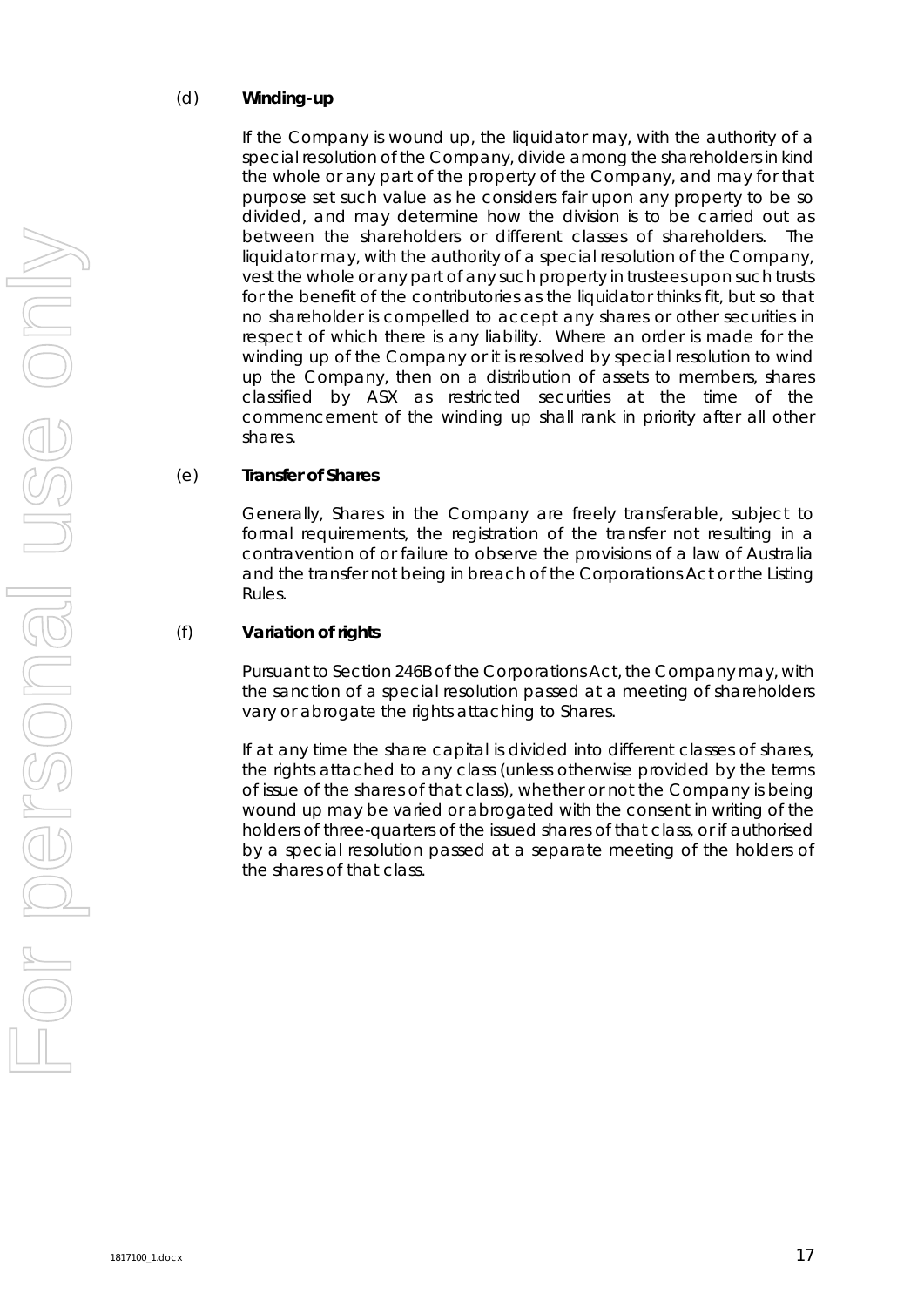#### <span id="page-19-0"></span>**8. RISK FACTORS**

#### **8.1 Introduction**

The Shares offered under this Prospectus are considered highly speculative. An investment in the Company is not risk free and the Directors strongly recommend potential investors to consider the risk factors described below, together with information contained elsewhere in this Prospectus and to consult their professional advisers before deciding whether to apply for Shares pursuant to this Prospectus.

There are specific risks which relate directly to the Company's business. In addition, there are other general risks, many of which are largely beyond the control of the Company and the Directors. The risks identified in this section, or other risk factors, may have a material impact on the financial performance of the Company and the market price of the Shares.

The following is not intended to be an exhaustive list of the risk factors to which the Company is exposed.

# <span id="page-19-1"></span>**8.2 Company specific**

#### (a) **Going Concern Risk**

The Company's audited financial report for the year ended 31 June 2017 includes a note to the financial statements on the financial condition of the Company and the existence of a material uncertainty about the Company's ability to continue as a going concern. The report notes that:

"*The consolidated entity has reported a loss after tax for the year ended 30 June 2017 of \$2,544,301 (2016: loss of \$511,446) and has a net cash outflow from operating activities of \$517,680 (2016: outflow of \$218,606). The consolidated entity has a working capital deficit of \$1,084,626 (2016: deficit \$1,963,721). The net assets of the consolidated entity decreased by \$15,924,700 to \$4,386,329 at 30 June 2017.* 

Notwithstanding the 'going concern' paragraph included in the financial report, the Directors also stated that:

*"the directors have reviewed their expenditure and commitments for the consolidated entity and have implemented methods of costs reduction. The directors as a part of their cash monitoring, have voluntarily suspended cash payments for their directors' fees to conserve cash resources.*

*The directors have prepared cash flow forecasts, including potential capital raisings, which indicate that the consolidated entity should have sufficient cash flows for a period of at least 12 months from the date of this report. Based on the cash flow forecasts including directors voluntarily suspending cash payments for their director fees, the directors are satisfied that, the going concern basis of preparation is appropriate."*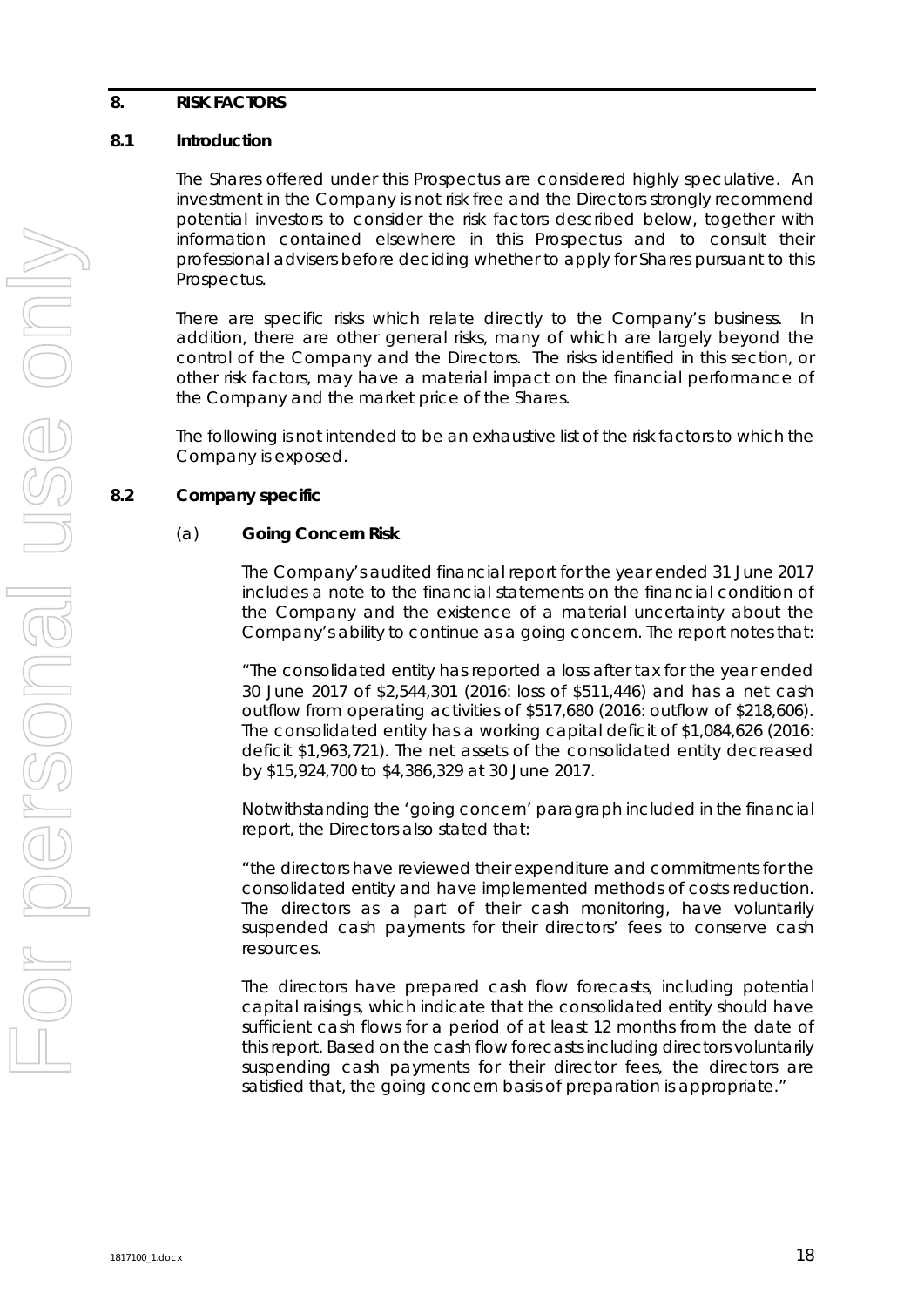#### <span id="page-20-0"></span>(b) **Additional requirements for capital**

The audited financial report for the year ended 31 June 2017 also notes that:

*"The consolidated entity is involved in a legal dispute with MEC Resources*  Ltd. Should the consolidated entity not be successful in raising additional funds through the issue of new equity, should the need arise, or should *there be an unfavourable outcome in the legal dispute with MEC Resources Ltd, this may cast doubt as to whether or not the consolidated entity will be able to continue as a going concern and therefore, whether it will realise its assets and discharge its liabilities as and when they fall due and in the normal course of business and at the amounts stated in the financial report."*

The funds raised under the Offer are considered sufficient to meet the current proposed objectives of the Company. Additional funding may be required in the event future costs exceed the Company's estimates and to effectively implement its business and operations plans in the future, to take advantage of opportunities for acquisitions, joint ventures or other business opportunities, and to meet any unanticipated liabilities or expenses which the Company may incur.

The Company may seek to raise further funds through equity or debt financing, joint ventures or other means. There can be no assurance that additional finance will be available when needed or, if available, the terms of the financing might not be favourable to the Company and might involve substantial dilution to Shareholders.

As detailed in section [9.1](#page-28-1) and as previously announced, the Company received a writ from MEC Resources Ltd for an amount of \$270,000 plus interest and costs. The Company is entitled to payment on demand of \$388,050 from MMR. The Company will defend any claim from MMR and counterclaim to recover from MMR the sum of \$388,050 plus interest and costs.

#### <span id="page-20-1"></span>(c) **Potential for significant dilution**

Upon implementation of the Offer, assuming all Entitlements are accepted the number of Shares in the Company will increase from 588,702,017 currently on issue to 1,177,404,034. This means that each Share will represent a significantly lower proportion of the ownership of the Company.

It is not possible to predict what the value of the Company or a Share will be following the completion of the Offer being implemented and the Directors do not make any representation as to such matters.

The last trading price of Shares on ASX prior to the prospectus being lodged of \$0.002 is not a reliable indicator as to the potential trading price of Shares after implementation of the Offer.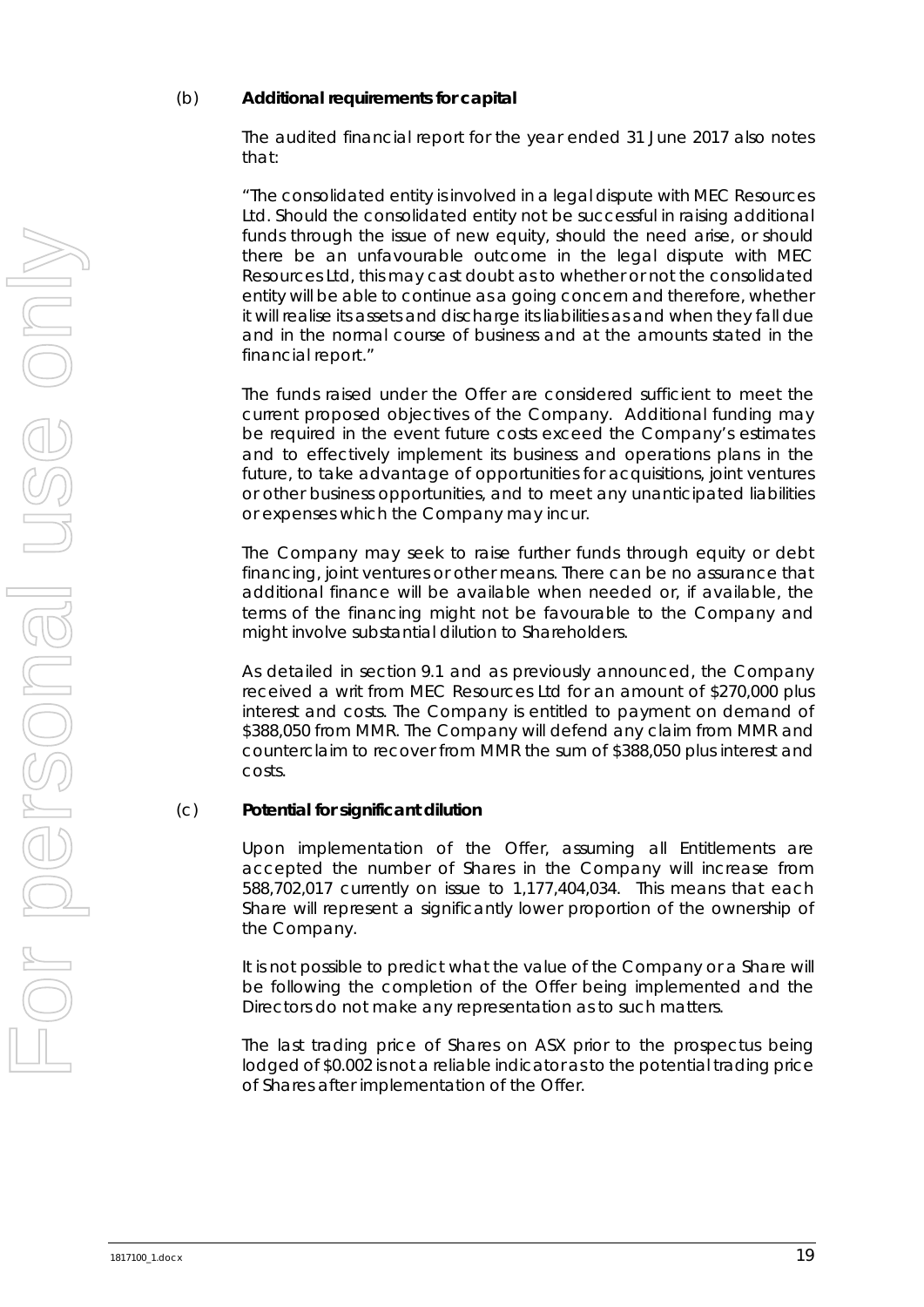#### <span id="page-21-0"></span>**8.3 Industry Specific**

#### (a) **Development and commercialisation of technologies**

Securing rights to Technologies, and in particular patents, is an integral part of securing potential product value in the outcomes of biotechnology research and development. Competition in retaining and sustaining protection of Technologies and the complex nature of Technologies can lead to expensive and lengthy patents disputes for which there can be no guaranteed outcome.

The granting of a patent does not guarantee that the rights of others are not infringed or that competitors will not develop competing Technologies that circumvents such patents. The Company's success depends, in part, on its ability to obtain patents, maintain trade secret protection and operate without infringing the proprietary rights of third parties. Because the patent position of biotechnology companies can be highly uncertain and frequently involve complex legal and scientific evaluation, neither the breadth of claims allowed in biotechnology patents nor their enforceability can be predicted. There can be no assurance that any patents the Company or Universities may own or control or licence now and in the future will afford the Company commercially significant protection of the Technologies, or that any of the projects that may arise from the Technologies will have commercial applications.

Although the Company is not aware of any third party interests in relation to the Technologies rights of the Technologies, and has taken steps to protect and confirm its interest in these rights, there is always a risk of third parties claiming involvement in technological and medical discoveries, and if any disputes arise, they could adversely affect the Company.

Although the Company will implement all reasonable endeavours to protect its Technologies, there can be no assurance that these measures have been, or will be sufficient.

#### <span id="page-21-1"></span>(b) **Research and development**

The Company can make no representation that any of its research into or development of the Technologies will be successful, that the development milestones will be achieved, or that the Technologies will be developed into products that are commercially exploitable.

There are many risks inherent in the development of biotechnology products, particularly where the products are in the early stages of development. Projects can be delayed or fail to demonstrate any benefit, or research may cease to be viable for a range of scientific and commercial reasons

#### <span id="page-21-2"></span>(c) **Oil & gas industry risks**

**Significant investment:** the Company has a 25% interest in Advent Energy Ltd (**Advent**). Risks associated with this significant investment include:

(i) **Illiquid investment**: as Advent is an unlisted entity, there is a risk that there will not be a ready market for the Company to sell its Advent Energy shares.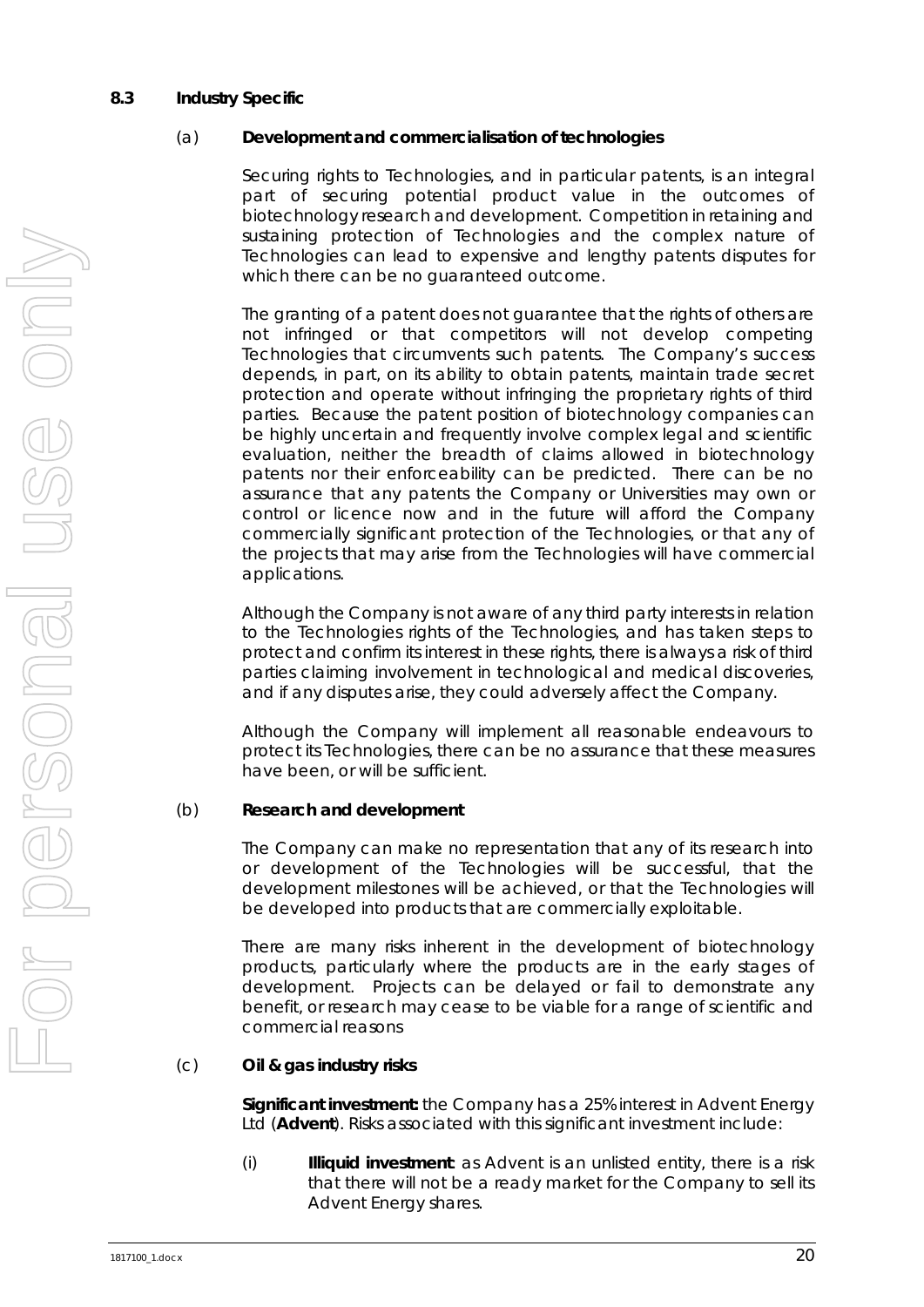- (ii) **No controlling interest**: the Company's current interest in Advent means the Company does not have a controlling interest and accordingly the Company does not have the capacity to determine the outcome of decisions about Advent Energy's financial and operating policies.
- (iii) **Oil and gas exploration:** the business of oil and gas exploration, project development and production, by its nature, contains elements of significant risk with no guarantee of success. A failure to discover an economic reserve, or to successfully produce from such a reserve, will adversely affect Advent Energy's performance and have a resulting effect on the value of the Company's investment in Advent Energy.
- (iv) **Oil and gas price volatility**: fluctuations in oil and gas prices and, in particular, a material decline in the price of oil or gas, may have a material adverse effect on Advent's business and therefore the value of the Company's investment in Advent Energy.
- (v) **Exploration and production licences:** Advent's operations are dependent upon the grant of appropriate licences, concessions, leases, permits and regulatory consents, which may be withdrawn or made subject to limitations. There is no guarantee that, upon completion of any exploration, a production licence will be granted with respect to exploration territory. There can also be no assurance that any exploration permit will be renewed or if so, on what terms.

These licences place a range of past, current and future obligations on Advent. In some cases, there could be adverse consequences for breach of these obligations, ranging from penalties to, in extreme cases, suspension or termination of the relevant licence or related contract. These may then affect the Company's investment in Advent Energy.

- (vi) **Expansion targets and operational delays:** There can be no assurance that Advent will be able to complete any development of its properties on time or to budget, or that the current personnel, systems, procedures and controls will be adequate to support Advent's operations. Any failure of management to identify problems at an early stage could have an adverse impact on Advent's financial performance.
- (vii) **Resources, reserves and production:** The figures for oil & gas reserves and resources presented in this Prospectus are estimates and no assurance can be given that the anticipated tonnages will be achieved or that the indicated level of recovery will be realised. Market fluctuations in the price of oil & gas may render oil & gas reserves and resources uneconomical. Moreover, shortterm operating factors relating to oil & gas reserves and resources, such as the need for orderly development of an oil & gas reservoir may cause an oil & gas operation to be unprofitable in any particular accounting period.
- (viii) **Limited operating history:** Advent may not have assets producing positive cash flow and its ultimate success may depend on its ability to generate cash flow from active oil & gas operations in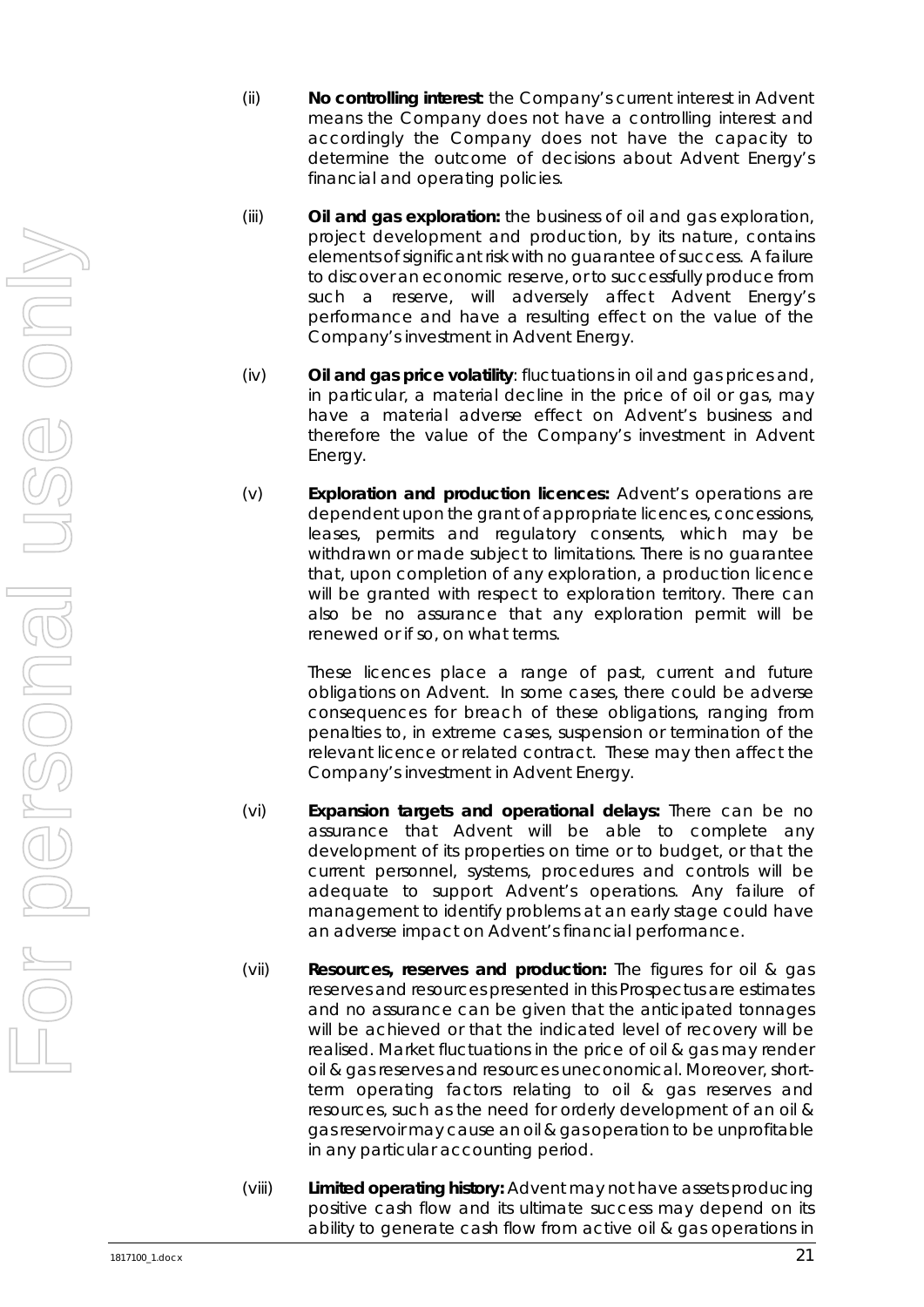the future and its ability to access equity markets for its development requirements. Advent has not made profits to date and there is no assurance that it will do so in the future. A portion of Advent's activities will be directed to the search for and the development of new oil & gas deposits. Significant capital investment will be required to achieve commercial production from Advent's existing projects and from successful exploration efforts. There is no assurance that Advent will be able to raise the required funds to continue these activities.

- (ix) **Additional financing:** Advent is required to fund its share of approved exploration expenditure on certain of the properties on which it has exploration rights, failing which Advent's exploration rights in the relevant property may be either reduced or forfeited. Advent may acquire exploration rights in other exploration properties which may require acquisition payments to be made and exploration expenditures to be incurred. The only sources of funding currently available to Advent are through the issue of additional equity capital, project finance or borrowing. There is no assurance that Advent will be successful in raising sufficient funds to commence drilling or production operations or to meet its obligations with respect to the exploration properties in which it has or may acquire exploration rights. The Directors currently believe that Advent's working capital (assuming full subscription) will not be sufficient to fund operations through. Advent Energy will therefore have to seek additional financing for operations at a later date.
- (x) **Regulatory approvals:** Advent's operations and the exploration agreements which it has entered into require approvals, licences and permits from various regulatory authorities, governmental and otherwise (including project specific governmental decrees). Such approvals, licences and permits are subject to change in various circumstances and further project specific governmental decrees and/or legislative enactments may be required. There can be no guarantee that Advent will be able to obtain or maintain all necessary approvals, licences and permits that may be required and/or that all project specific governmental decrees and/or required legislative enactments will be forthcoming to explore for oil & gas and develop the properties on which it has exploration rights, commence construction or operation of production facilities or to maintain continued operations that economically justify the costs involved.
- (xi) **Environmental factors:** Advent's operations are subject to environmental regulation (including regular environmental impact assessments and the requirement to obtain and maintain certain permits) in all the jurisdictions in which it operates. Such regulation covers a wide variety of matters, including, without limitation, prevention of waste, pollution and protection of the environment, labour regulations and health and safety. Advent may also be subject under such regulations to clean-up costs and liability for toxic or hazardous substances which may exist on or under any of its properties or which may be produced as a result of its operations. Environmental legislation and permitting requirements are likely to evolve in a manner which will require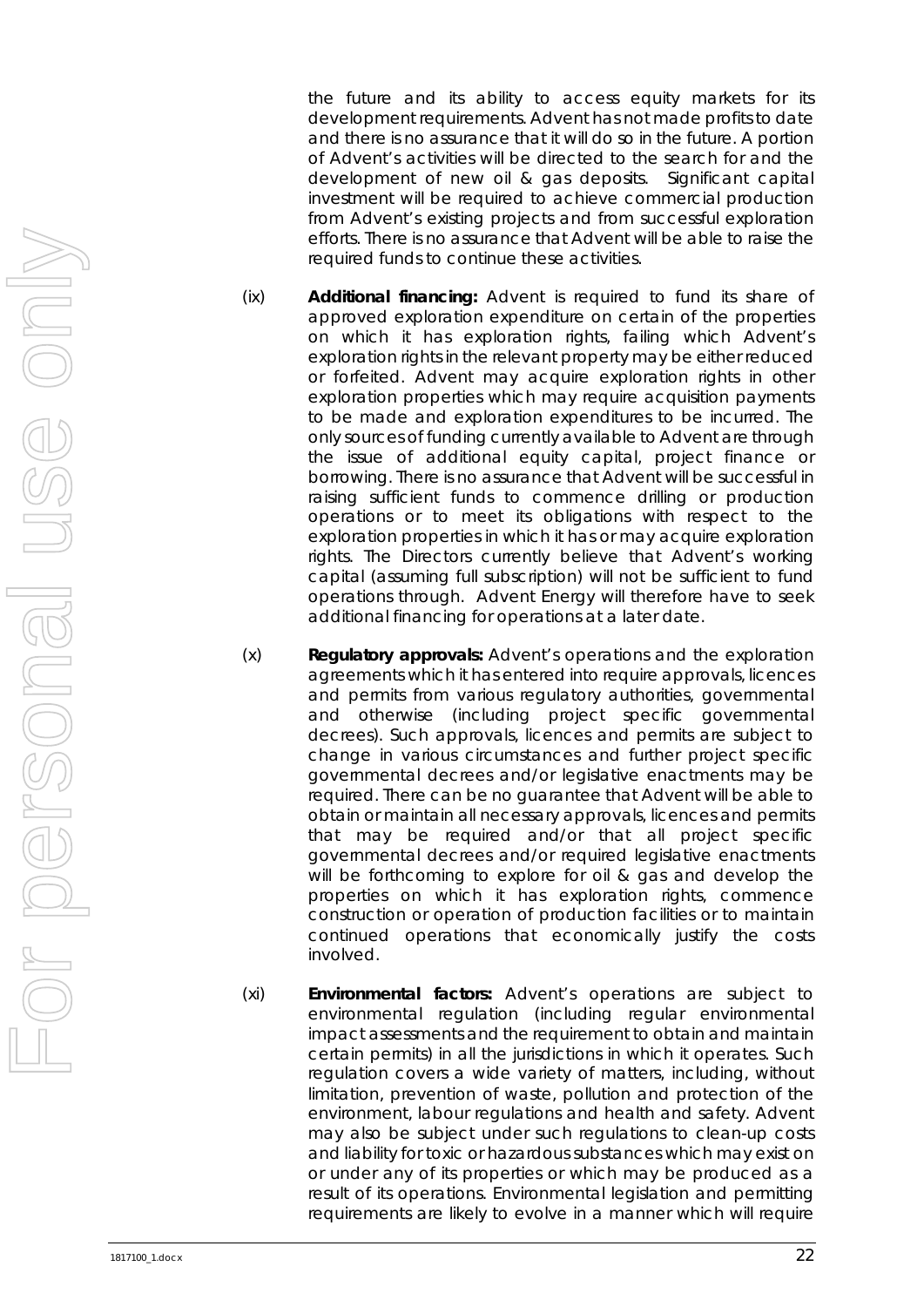stricter standards and enforcement, increased fines and penalties for non-compliance, more stringent environmental assessments of proposed projects and a heightened degree of responsibility for companies and their directors and employees.

- (xii) **Competition:** The oil & gas exploration and production business is competitive in all of its phases. Advent competes with numerous other companies and individuals, including competitors with greater financial, technical and other resources than itself, in the search for and acquisition of exploration and development rights on attractive oil & gas properties. Advent's ability to acquire exploration and development rights on properties in the future will depend not only on its ability to develop the properties on which it currently has exploration and development rights, but also on its ability to select and acquire exploration and development rights on suitable properties for exploration and development. There is no assurance that Advent will continue to be able to compete successfully with its competitors in acquiring exploration and development rights on such properties.
- (xiii) **Currency risk:** Currency fluctuations may affect the cash flow that Advent hopes to realise from its operations, as oil & gas is sold and traded on the world markets in United States dollars. Advent's costs are incurred primarily in Australian dollars and United States dollars.
- (xiv) **Uninsured risks:** Advent Energy, as a participant in exploration and mining programmes, may become subject to liability for hazards that cannot be insured against or against which it may elect not to be so insured because of high premium costs. Advent Energy may incur a liability to third parties (in excess of any insurance cover) arising from pollution or other damage or injury.
- (xv) **Areas of investment risk:** It is the intention of Advent Energy's Directors to seek a listing of Advent Energy's shares on an international financial exchange as appropriate, however there is no guarantee that this will occur. The share prices of publicly quoted companies can be volatile. The price of shares is dependent upon a number of factors some of which are general or market or sector specific and others that are specific to Advent Energy.

Although Advent Energy's shares are intended to be traded on a securities exchange, this should not be taken as implying that Advent will be successful in being admitted to the Official List of the ASX or another exchange, or that there will always be a liquid market in its securities. In addition, the market for shares in smaller public companies is less liquid than for larger public companies. Therefore, an investment in Advent Energy's shares may be difficult to realise and the share price may be subject to greater fluctuations than might otherwise be the case. An investment in shares quoted on a particular exchange may carry a higher risk than an investment in shares quoted on other securities exchanges. Any exchange's future success and liquidity in the market for Advent Energy's shares cannot be guaranteed. The value of Advent Energy's shares may be volatile and may go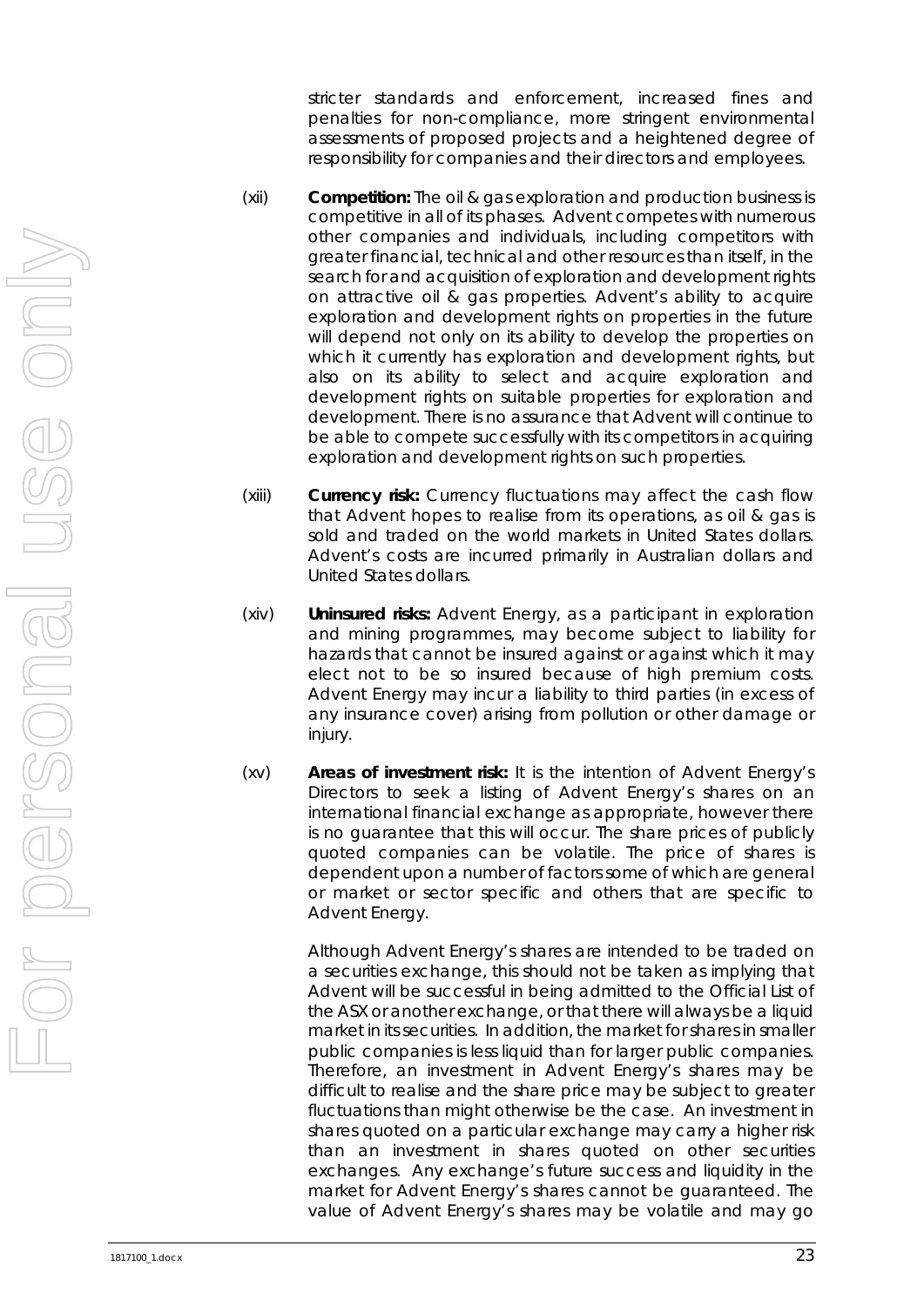down as well as up and the Company may therefore not recover their original investment.

The market price of Advent Energy's shares may not reflect the underlying value of Advent Energy's net assets. The price at which the Company may dispose of its Advent shares may be influenced by a number of factors, some of which may pertain to Advent Energy and others of which are extraneous. On any disposal of its Advent shares, the Company may realise less than the original amount invested.

- (xvi) **Market perception**: Market perception of small oil & gas exploration companies may change and this could impact on the value of the Company's holdings and impact on Advent's ability to raise further equity capital.
- (xvii) **Unitisation:** In the case of any cross-border discovery or cross permit discovery involving another permit holder, the Company will be required to share production in accordance with the requirements of the relevant regulatory authorities of Western Australia, and/or the Northern Territory, and/or South Australia, and/or New South Wales, or of any relevant unitisation agreements agreed to between the parties, as the case may be.

#### <span id="page-25-0"></span>(d) **Nature of BPH's existing investments**

The Company's existing investments include a 25.5% equity investment in Advent Energy Ltd with a carrying value of \$3.00 million, a 20% interest in MDSystems with a carrying value of \$0.49 million and a 4.49% interest in Cortical Dynamics Ltd. The Company may increase its holding in Cortical up to 13% by conversion of \$1.5m of debt. The Company can make no representations that any of these projects will be successful, that the Company's development milestones will be achieved or that it will develop products that are commercially exploitable. Further, the Company's success depends, in part, on its ability to obtain patents, maintain trade secret protection and operate without infringing the proprietary rights of third parties. Because the patent positions of biotechnology companies can be highly uncertain and frequently involve complex legal and scientific evaluation, neither the breadth of claims allowed in medical device patents, nor their enforceability, can be predicted. There can be no assurance that any patents the Company may own or control or license now and in the future will afford the Company commercially significant protection of its intellectual property or its projects or have commercial application. While the Company is not aware of any third party interests in its intellectual property rights and has taken steps to protect and confirm its interest in these rights, there is always a risk of third parties claiming involvement in technological and medical discoveries and if any such disputes arise, they could adversely affect the Company.

#### (e) **Regulatory risk**

The introduction of new legislation or amendments to existing legislation by governments, developments in existing common law, or the respective interpretation of the legal requirements in any of the legal jurisdictions which govern the Company's operations or contractual obligations, could impact adversely on the assets, operations and, ultimately, the Company's financial performance and its Securities. In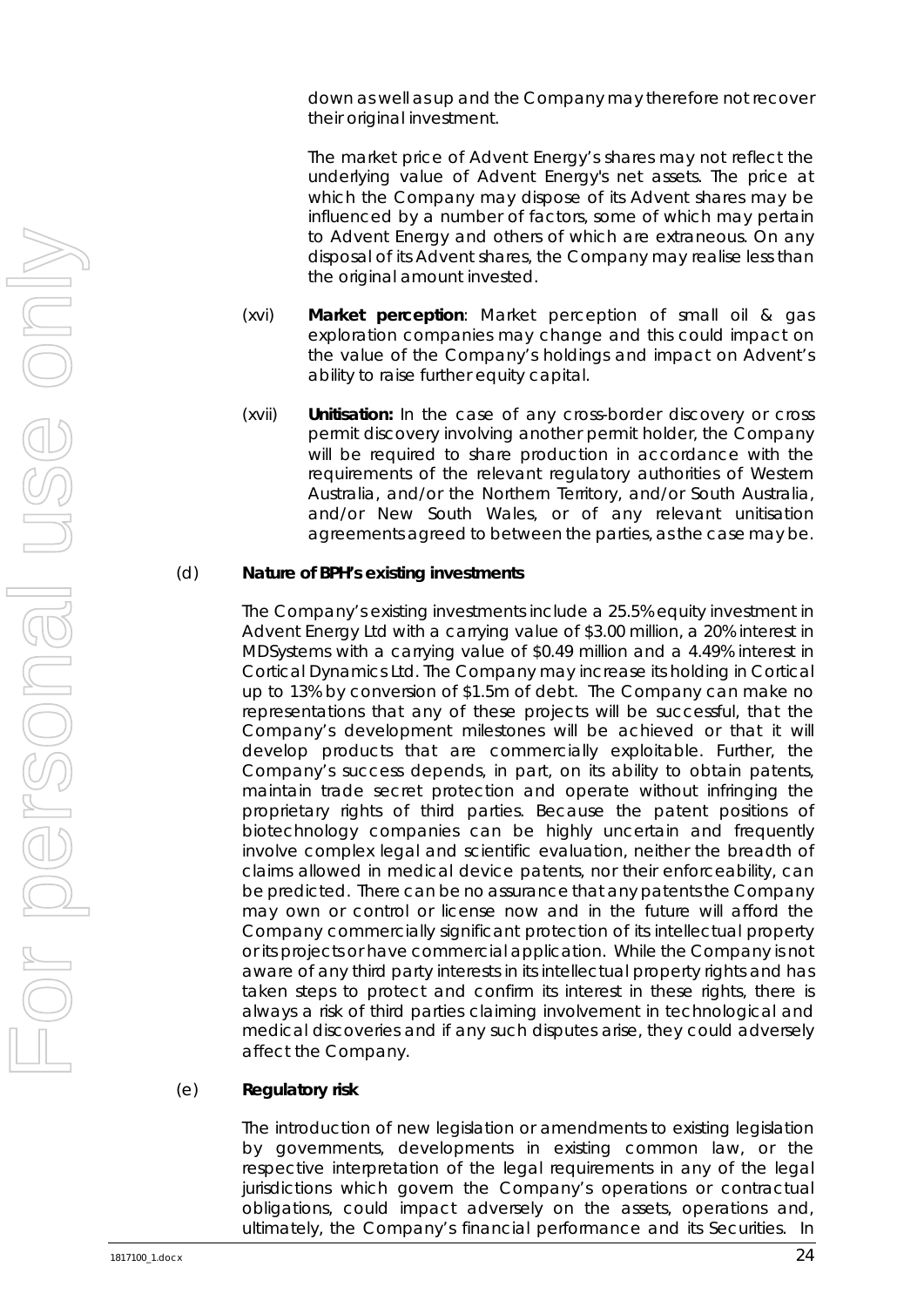addition, there is a commercial risk that legal action may be taken against the Company in relation to commercial matters.

#### (f) **Potential acquisitions**

As part of its business strategy, the Company may make acquisitions of or significant investments in complementary companies, products or technologies. Any such future transactions would be accompanied by the risks commonly encountered in making acquisitions of companies, products and technologies.

#### **8.4 General risks**

#### (a) **General economic conditions**

Economic conditions, both domestic and global, may affect the performance of the Company. Factors such as fluctuations in currencies, commodity prices, inflation, interest rates, supply and demand and industrial disruption may have an impact on operating costs and share market prices. The Company's future possible revenues and Share price can be affected by these factors, all of which are beyond the control of the Company or its Directors.

#### (b) **Equity market conditions**

Securities listed on the stock market can experience extreme price and volume fluctuations that are often unrelated to the operating performances of such companies. The market price of Shares may fall as well as rise and may be subject to varied and unpredictable influences on the market for equities in general.

General factors that may affect the market price of Shares include economic conditions in both Australia and internationally (particularly Australian, US and Chinese economic conditions), investor sentiment, local and international share market conditions, changes in interest rates and the rate of inflation, variations in commodity prices, the global security situation and the possibility of terrorist disturbances, changes to government regulation, policy or legislation, changes which may occur to the taxation of companies as a result of changes in Australian and foreign taxation laws, changes to the system of dividend imputation in Australia, and changes in exchange rates.

#### (c) **Change in government policy and legislation**

Any material adverse changes in relevant government policies or legislation of Australia may affect the viability and profitability of the Company, and consequent returns to investors. The activities of the Company are subject to various federal, state and local laws governing prospecting, development, production, taxes, labour standards and occupational health and safety, and other matters.

#### (d) **Reliance on key management and personnel**

The Company is dependent on its management, the loss of whose services could materially and adversely affect the Company and impede the achievements of its research and development objectives. Because of the specialised nature of the Company's business, its ability to commercialise its products and maintain its research programme will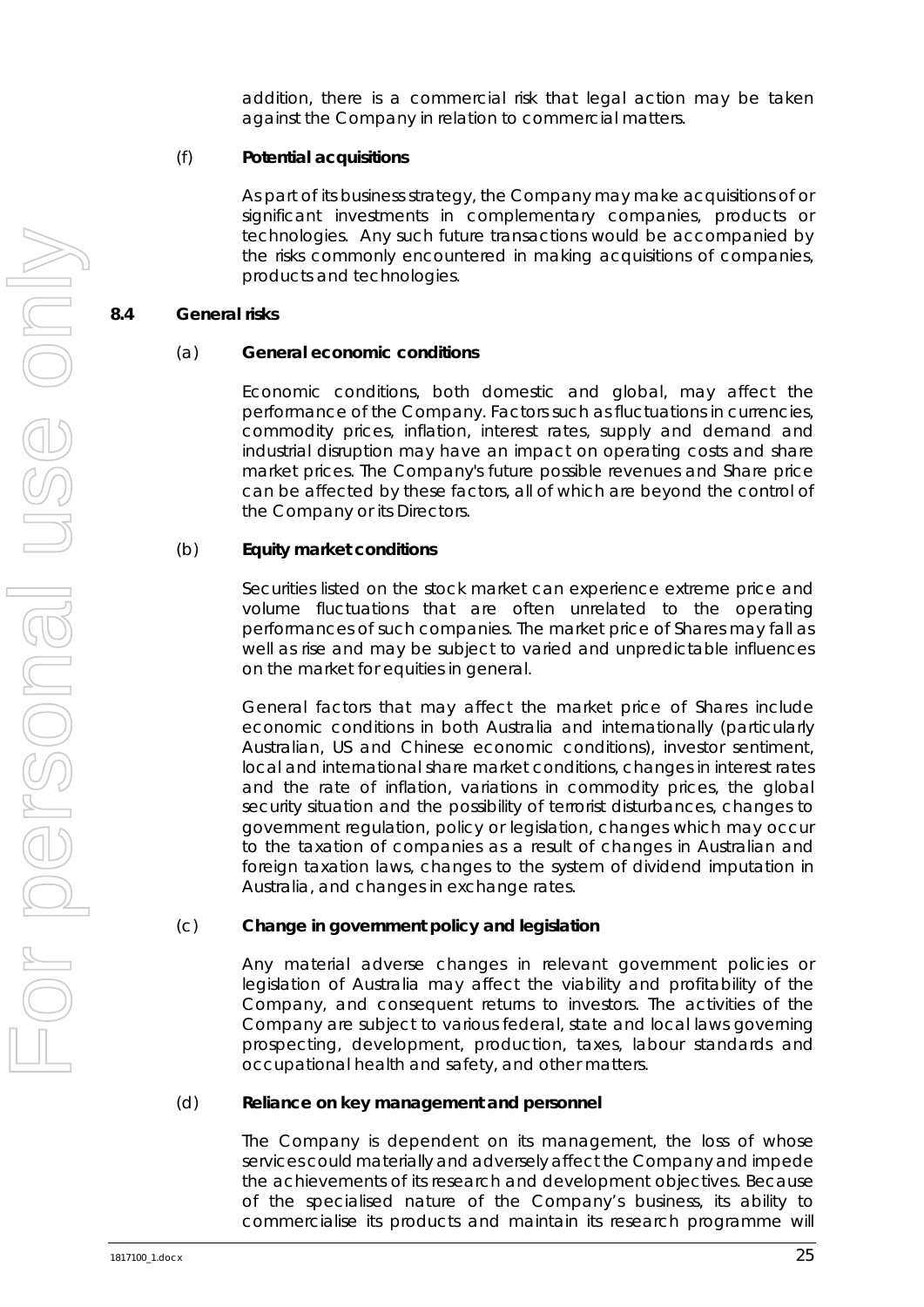depend in part upon its ability to attract and retain suitably qualified management, scientists and research people over time. There can be no assurance that the Company will be able to attract or retain sufficiently qualified personnel on a timely basis, retain its key scientific and management personnel, or maintain its relationship with key scientific organisations.

#### (e) **Market conditions**

The market price of the Company's Securities can fall as well as rise and may be subject to varied and unpredictable influences on the market for equities in biomedical development stocks in particular.

Accordingly, investors should recognise that the price of the Securities may fall as well as rise. In particular, the trading price of Shares at any given time may be higher or lower than the price paid under the Offer. Neither the Company nor the Directors warrant the future performance of the Company or any return on the Company's Securities.

# (f) **Insurance**

The Company will have insurance in place considered appropriate for the Company's needs. The Company will not be insured against all possible losses, either because of the unavailability of cover or because the Directors believe the premiums are excessive relative to the benefits that would accrue. The Directors believe that the insurance the Company has in place is appropriate. The Directors will continue to review the insurance cover in place to ensure that it is adequate.

#### (g) **Unforeseen expenditure risk**

Expenditure may need to be incurred that has not been taken into account in the preparation of this Prospectus. Although the Company is not aware of any such additional expenditure requirements, if such expenditure is subsequently incurred, this may adversely affect the expenditure proposals of the Company.

#### **8.5 Speculative investment**

The above list of risk factors ought not to be taken as exhaustive of the risks faced by the Company or by investors in the Company. The above factors, and others not specifically referred to above, may in the future materially affect the financial performance of the Company and the value of the Shares offered under this **Prospectus** 

Therefore, the Shares to be issued pursuant to this Prospectus carry no guarantee with respect to the payment of dividends, returns of capital or the market value of those Shares.

Potential investors should consider that the investment in the Company is speculative and should consult their professional advisers before deciding whether to apply for Shares pursuant to this Prospectus.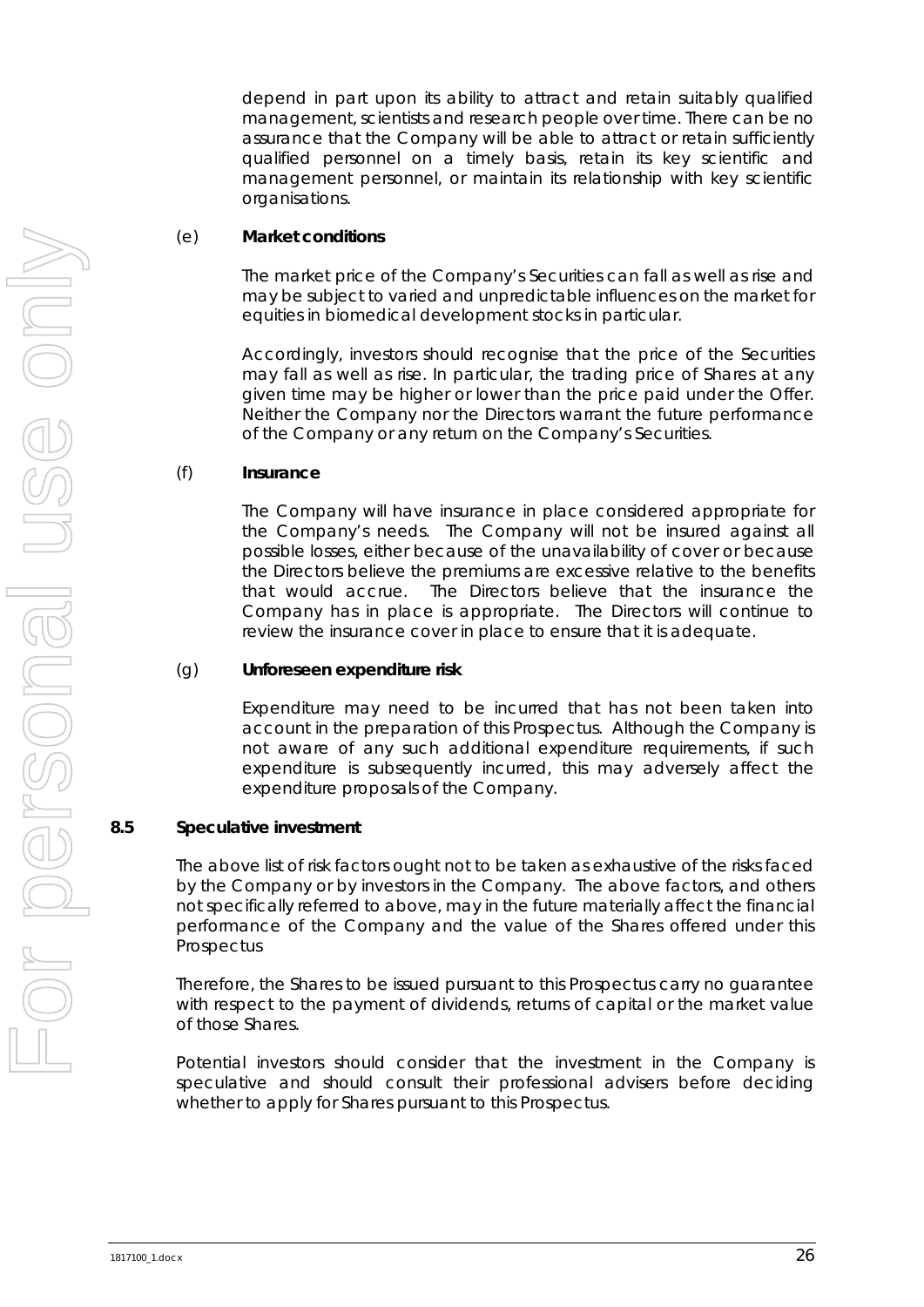# <span id="page-28-0"></span>**9. ADDITIONAL INFORMATION**

# <span id="page-28-1"></span>**9.1 Litigation**

- (a) The Company received a writ from MEC Resources Ltd (ASX: MMR) for an amount of \$270,000 plus interest and costs. The Company has previously advised the ASX on 4 July 2017 that the Company is entitled to payment on demand of \$388,050 from MMR. These demands have been issued. The Company will defend any claim from MMR and counterclaim to recover from MMR the sum of \$388,050 plus interest and costs. On 2 October 2017, the Company advised the ASX that it had received an application for summary judgment in relation to this claim. The Company is opposing the application for summary judgment on a number of grounds including that MMR agreed to defer payment of the loan on the same basis that directors have deferred payment of director fees and that there is a complete set off to the monies alleged to remain owing to MEC Resources. The Company asserts that there is no money presently owing. This matter has been set for a hearing on 13 December 2017.
- (b) The Company has received a statutory demand from Deborah Ambrosini, a former Director of the Company, for an amount of \$117,481. The Company disputes this position and intends to have the statutory demand set aside. The Company has advised Mrs Ambrosini that the conditions precedent for payment has not occurred and that any Directors fees are not due and owing.
- (c) The Company has received a statutory demand from Goh Hock, a former Director of the Company, for an amount of \$145,832 .The Company disputes this position and intends to have the statutory demand set aside. The Company has advised Hock Goh that the conditions precedent for payment has not occurred and that any Directors fees are not due and owing.

# **9.2 Continuous disclosure obligations**

The Company is a "disclosing entity" (as defined in section 111AC of the Corporations Act) for the purposes of section 713 of the Corporations Act and, as such, is subject to regular reporting and disclosure obligations. Specifically, like all listed companies, the Company is required to continuously disclose any information it has to the market which a reasonable person would expect to have a material effect on the price or the value of the Company's securities.

This Prospectus is a "transaction specific prospectus". In general terms a "transaction specific prospectus" is only required to contain information in relation to the effect of the issue of securities on a company and the rights attaching to the securities. It is not necessary to include general information in relation to all of the assets and liabilities, financial position, profits and losses or prospects of the issuing company.

This Prospectus is intended to be read in conjunction with the publicly available information in relation to the Company which has been notified to ASX and does not include all of the information that would be included in a prospectus for an initial public offering of securities in an entity that is not already listed on a stock exchange. Investors should therefore have regard to the other publicly available information in relation to the Company before making a decision whether or not to invest.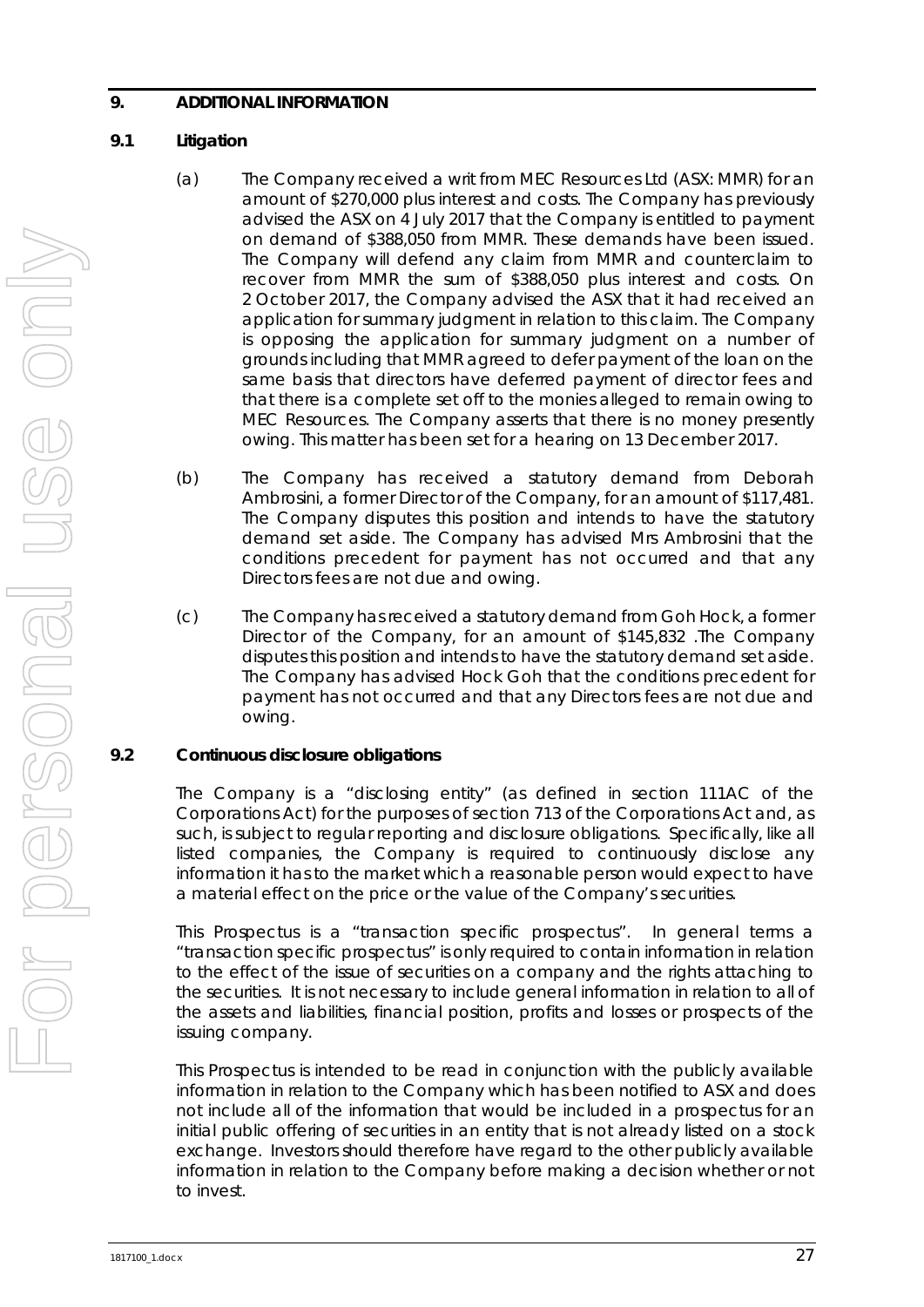Having taken such precautions and having made such enquires as are reasonable, the Company believes that it has complied with the general and specific requirements of ASX as applicable from time to time throughout the 3 months before the issue of this Prospectus which required the Company to notify ASX of information about specified events or matters as they arise for the purpose of ASX making that information available to the stock market conducted by ASX.

Information that is already in the public domain has not been reported in this Prospectus other than that which is considered necessary to make this Prospectus complete.

The Company, as a disclosing entity under the Corporations Act states that:

- (a) it is subject to regular reporting and disclosure obligations;
- (b) copies of documents lodged with the ASIC in relation to the Company (not being documents referred to in section 1274(2)(a) of the Corporations Act) may be obtained from, or inspected at, the offices of the ASIC; and
- (c) it will provide a copy of each of the following documents, free of charge, to any person on request between the date of issue of this Prospectus and the Closing Date:
	- (i) the annual financial report most recently lodged by the Company with the ASIC;
	- (ii) any half-year financial report lodged by the Company with the ASIC after the lodgement of the annual financial report referred to in (i) and before the lodgement of this Prospectus with the ASIC; and
	- (iii) any continuous disclosure documents given by the Company to ASX in accordance with the ASX Listing Rules as referred to in section 674(1) of the Corporations Act after the lodgement of the annual financial report referred to in (i) and before the lodgement of this Prospectus with the ASIC.

Copies of all documents lodged with the ASIC in relation to the Company can be inspected at the registered office of the Company during normal office hours.

Details of documents lodged by the Company with ASX since the date of lodgement of the Company's latest annual financial report and before the lodgement of this Prospectus with the ASIC are set out in the table below.

| Date       | <b>Description of Announcement</b>                        |
|------------|-----------------------------------------------------------|
| 20/11/2017 | Appointment of Corporate Development Director to Cortical |
| 17/11/2017 | <b>Updated Capital Structure</b>                          |
| 14/11/2017 | European Marketing Appointment for BPH Investee Cortical  |
| 13/11/2017 | Non-renounceable Issue                                    |
| 01/11/2017 | Annual Report to Shareholders                             |
| 01/11/2017 | Appendix 4C - September 2017 Quarter Cashflow             |

ASX maintains files containing publicly available information for all listed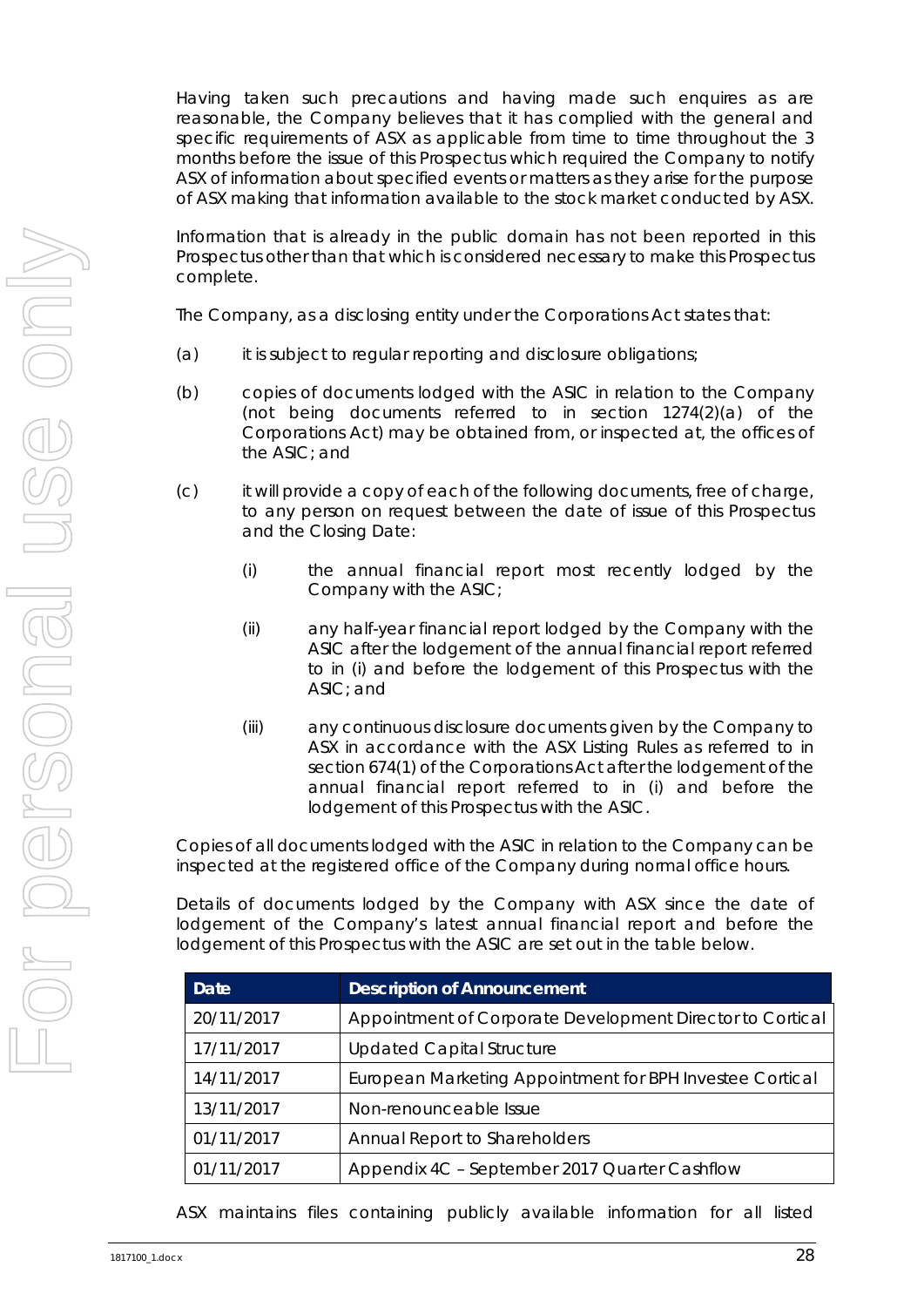companies. The Company's file is available for inspection at ASX during normal office hours.

#### **9.3 Interests of Directors**

Other than as set out in this Prospectus, no Director or proposed Director holds, or has held within the 2 years preceding lodgement of this Prospectus with the ASIC, any interest in:

- (a) the formation or promotion of the Company;
- (b) any property acquired or proposed to be acquired by the Company in connection with:
	- (i) its formation or promotion; or
	- (ii) the Offer; or
- (c) the Offer,

and no amounts have been paid or agreed to be paid and no benefits have been given or agreed to be given to a Director or proposed Director:

- (d) as an inducement to become, or to qualify as, a Director; or
- (e) for services provided in connection with:
	- (i) the formation or promotion of the Company; or
	- (ii) the Offer.

#### *Security holdings*

The relevant interest of each of the Directors in the securities of the Company as at the date of this Prospectus, together with their respective Entitlement, is set out in Section [4.2](#page-6-0) of this Prospectus.

#### *Remuneration*

The remuneration of an executive Director is decided by the Board, without the affected executive Director participating in that decision-making process. The total maximum remuneration of non-executive Directors is initially set by the Constitution and subsequent variation is by ordinary resolution of Shareholders in general meeting in accordance with the Constitution, the Corporations Act and the ASX Listing Rules, as applicable. The determination of non-executive Directors' remuneration within that maximum will be made by the Board having regard to the inputs and value to the Company of the respective contributions by each non-executive Director.

A Director may be paid fees or other amounts (ie non-cash performance incentives such as Options, subject to any necessary Shareholder approval) as the other Directors determine where a Director performs special duties or otherwise performs services outside the scope of the ordinary duties of a Director. In addition, Directors are also entitled to be paid reasonable travelling, hotel and other expenses incurred by them respectively in or about the performance of their duties as Directors.

The following table shows the total (and proposed) annual remuneration paid to both executive and non-executive directors.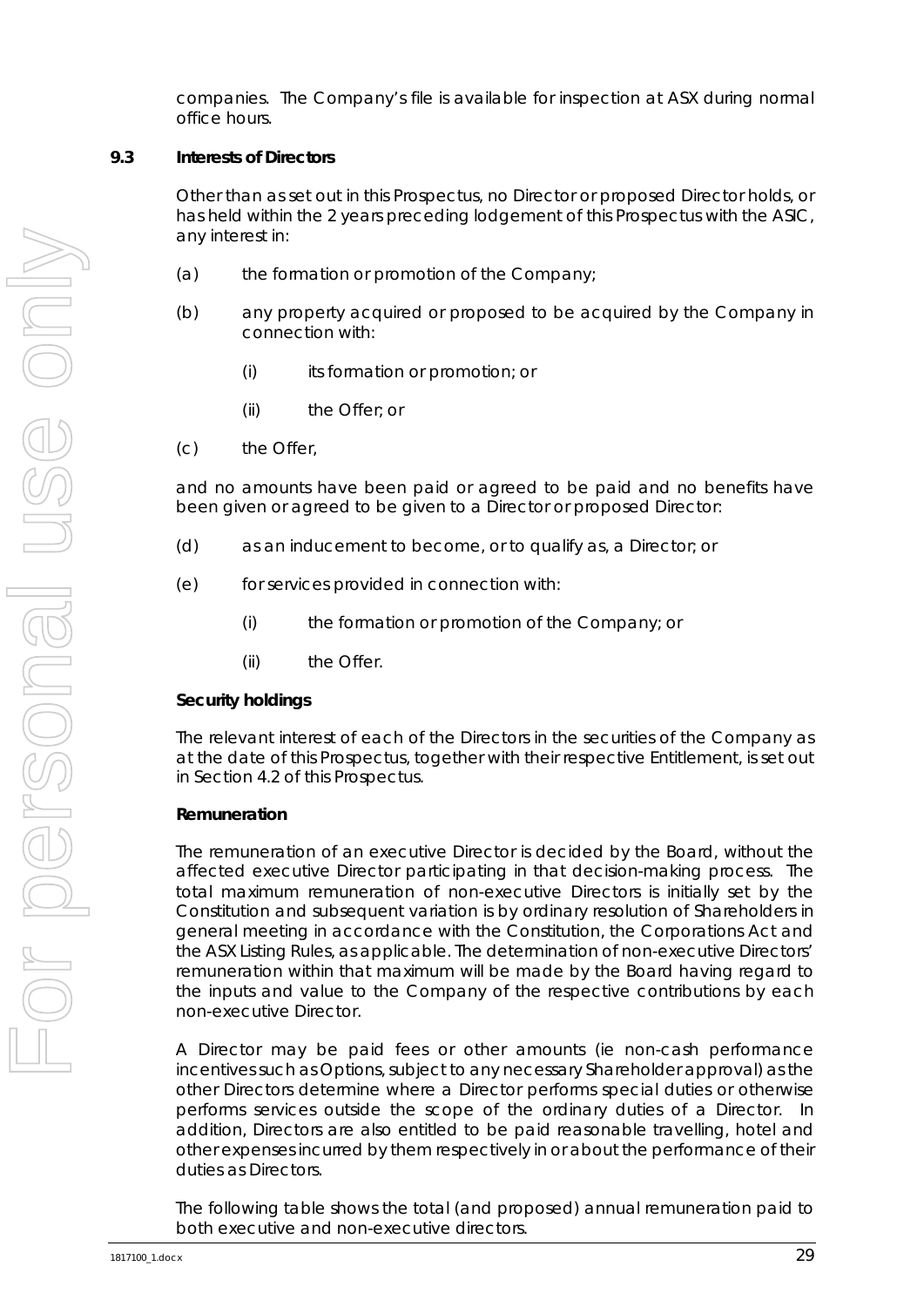| <b>Director</b> | 20161     | 20171     | Proposed 2018 |
|-----------------|-----------|-----------|---------------|
| David Breeze    | \$148,000 | \$148,000 | \$148,000     |
| C Maling        | Nil       | Nil       | \$17,603      |
| A Huston        | Nil       | \$411     | \$25,000      |

**Note**:

- 1. The figures for the 2016 and 2017 financial years have been extracted from the 2017 Annual Report and include salary and fees.
- 2. Mr Huston was appointed on 26 June 2017.
- 3. Mr Maling was appointed on 17 October 2017.

#### **9.4 Interests of experts and advisers**

Other than as set out below or elsewhere in this Prospectus, no:

- (a) person named in this Prospectus as performing a function in a professional, advisory or other capacity in connection with the preparation or distribution of this Prospectus;
- (b) promoter of the Company; or
- (c) underwriter (but not a sub-underwriter) to the issue or a financial services licensee named in this Prospectus as a financial services licensee involved in the issue,

holds, or has held within the 2 years preceding lodgement of this Prospectus with the ASIC, any interest in:

- (d) the formation or promotion of the Company;
- (e) any property acquired or proposed to be acquired by the Company in connection with:
	- (i) its formation or promotion; or
	- (ii) the Offer; or
- (f) the Offer,

and no amounts have been paid or agreed to be paid and no benefits have been given or agreed to be given to any of these persons for services provided in connection with:

- (g) the formation or promotion of the Company; or
- (h) the Offer.

Steinepreis Paganin has acted as the solicitors to the Company in relation to the Offer. The Company estimates it will pay Steinepreis Paganin \$10,000 (excluding GST and disbursements) for these services. During the 24 months preceding lodgement of this Prospectus with the ASIC, Steinepreis Paganin has been paid fees totalling \$57,798 (excluding GST and disbursements) for legal services provided to the Company.

HLB Mann Judd act as the auditors to the Company and has consented to the inclusion of statements contained in Section [6.4](#page-14-0) in the form and context in which they are included. During the 24 months preceding lodgement of this Prospectus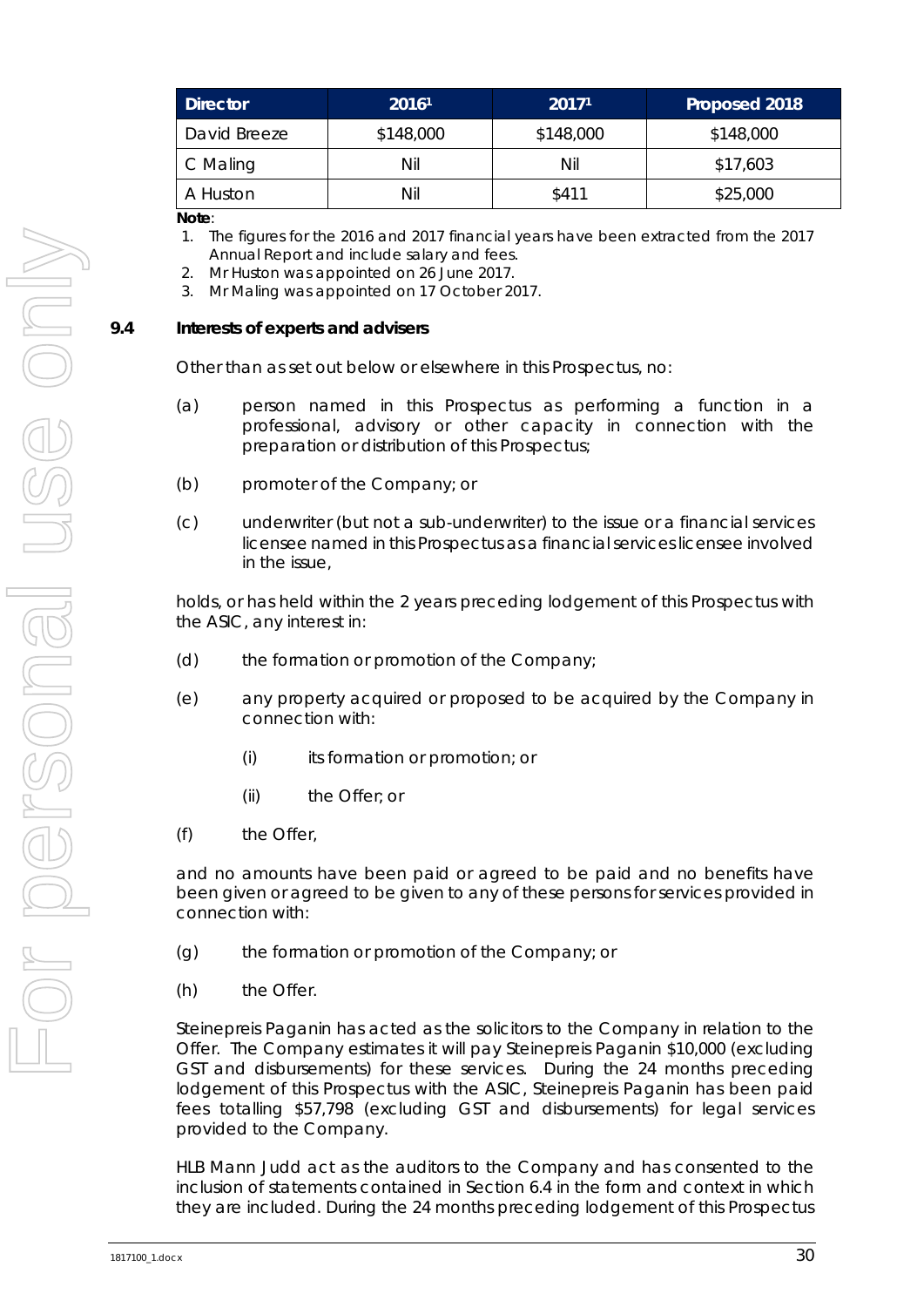with the ASIC, HLB Mann Judd has been paid fees totalling \$30,800 (excluding GST and disbursements) for services provided to the Company.

#### **9.5 Consents**

Chapter 6D of the Corporations Act imposes a liability regime on the Company (as the offeror of the Securities), the Directors, the persons named in the Prospectus with their consent as Proposed Directors, any underwriters, persons named in the Prospectus with their consent having made a statement in the Prospectus and persons involved in a contravention in relation to the Prospectus, with regard to misleading and deceptive statements made in the Prospectus, Although the Company bears primary responsibility for the Prospectus, the other parties involved in the preparation of the Prospectus can also be responsible for certain statements made in it.

Each of the parties referred to in this Section:

- (a) does not make, or purport to make, any statement in this Prospectus other than those referred to in this Section;
- (b) in light of the above, only to the maximum extent permitted by law, expressly disclaim and take no responsibility for any part of this Prospectus other than a reference to its name and a statement included in this Prospectus with the consent of that party as specified in this Section;
- (c) Steinepreis Paganin has given its written consent to being named as the solicitors to the Company in this Prospectus. Steinepreis Paganin has not withdrawn its consent prior to the lodgement of this Prospectus with the ASIC.
- (d) HLB Mann Judd has given its written consent to being named as the auditors to the Company in this Prospectus. HLB Mann Judd has not withdrawn its consent prior to the lodgement of this Prospectus with the ASIC.

# <span id="page-32-0"></span>**9.6 Expenses of the offer**

In the event that all Entitlements are accepted, the total expenses of the Offer are estimated to be approximately \$46,044 (excluding GST) and are expected to be applied towards the items set out in the table below:

| ASIC fees                 | 2,400  |
|---------------------------|--------|
| ASX fees                  | 5,983  |
| Legal fees                | 10,000 |
| Management fee            | 17,661 |
| Printing and distribution | 10,000 |
| Total                     | 46,044 |
|                           |        |

### **9.7 Electronic prospectus**

If you have received this Prospectus as an electronic Prospectus, please ensure that you have received the entire Prospectus accompanied by the Application Form. If you have not, please phone the Company on +61 8 9328 8366 and the Company will send you, for free, either a hard copy or a further electronic copy of the Prospectus, or both. Alternatively, you may obtain a copy of this Prospectus from the Company's website at www.bphenergy.com.au.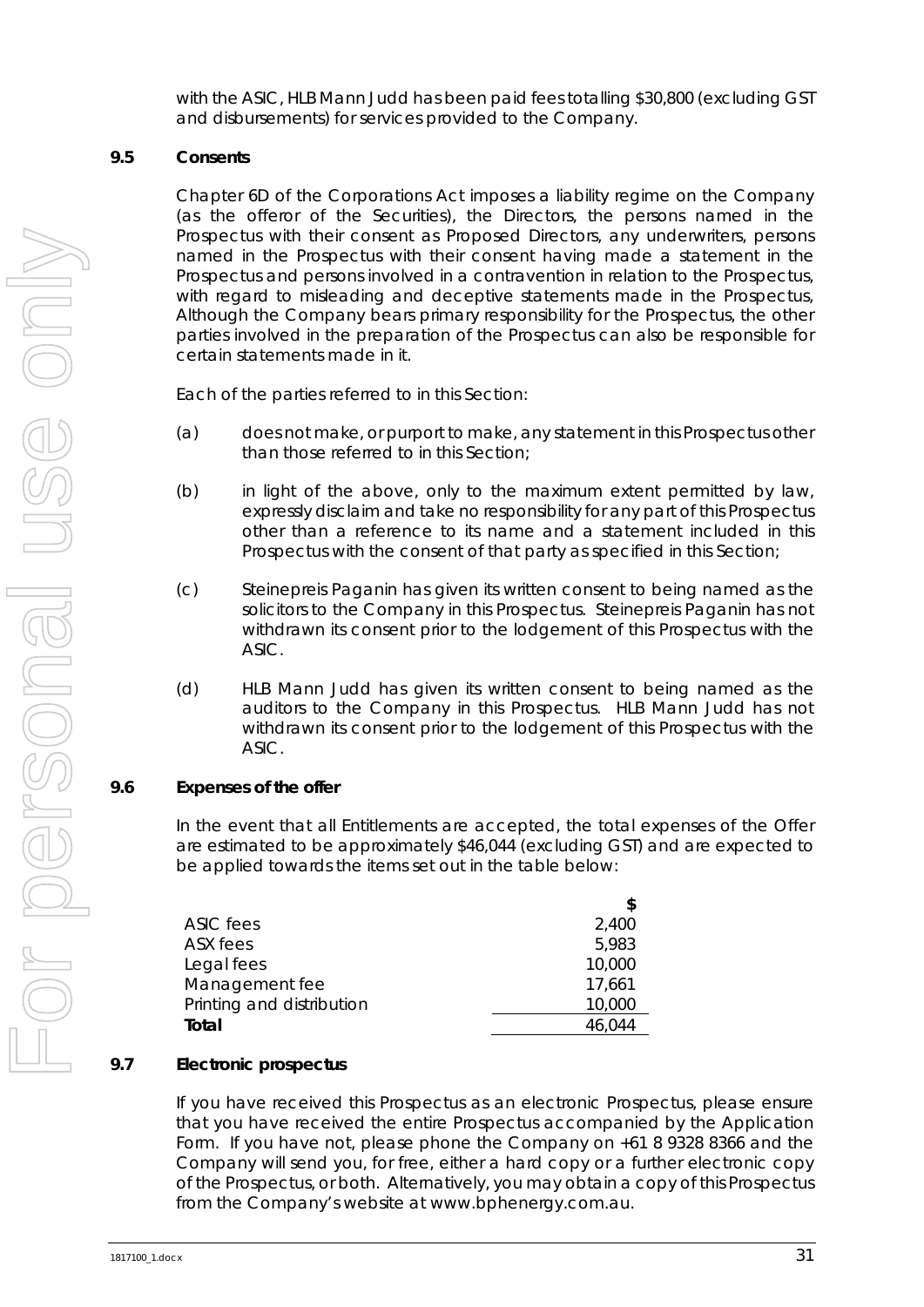The Company reserves the right not to accept an Application Form from a person if it has reason to believe that when that person was given access to the electronic Application Form, it was not provided together with the electronic Prospectus and any relevant supplementary or replacement prospectus or any of those documents were incomplete or altered.

#### **9.8 Financial forecasts**

The Directors have considered the matters set out in ASIC Regulatory Guide 170 and believe that they do not have a reasonable basis to forecast future earnings on the basis that the operations of the Company are inherently uncertain. Accordingly, any forecast or projection information would contain such a broad range of potential outcomes and possibilities that it is not possible to prepare a reliable best estimate forecast or projection.

# **9.9 Clearing House Electronic Sub-Register System (CHESS) and Issuer Sponsorship**

The Company will not be issuing share certificates. The Company is a participant in CHESS, for those investors who have, or wish to have, a sponsoring stockbroker. Investors who do not wish to participate through CHESS will be issuer sponsored by the Company. Because the sub-registers are electronic, ownership of securities can be transferred without having to rely upon paper documentation.

Electronic registers mean that the Company will not be issuing certificates to investors. Instead, investors will be provided with a statement (similar to a bank account statement) that sets out the number of Shares issued to them under this Prospectus. The notice will also advise holders of their Holder Identification Number or Security Holder Reference Number and explain, for future reference, the sale and purchase procedures under CHESS and issuer sponsorship.

Further monthly statements will be provided to holders if there have been any changes in their security holding in the Company during the preceding month.

# **9.10 Privacy Act**

If you complete an application for Shares, you will be providing personal information to the Company (directly or by the Company's share registry). The Company collects, holds and will use that information to assess your application, service your needs as a holder of equity securities in the Company, facilitate distribution payments and corporate communications to you as a Shareholder and carry out administration.

The information may also be used from time to time and disclosed to persons inspecting the register, bidders for your securities in the context of takeovers, regulatory bodies, including the Australian Taxation Office, authorised securities brokers, print service providers, mail houses and the Company's share registry.

You can access, correct and update the personal information that we hold about you. Please contact the Company or its share registry if you wish to do so at the relevant contact numbers set out in this Prospectus.

Collection, maintenance and disclosure of certain personal information is governed by legislation including the Privacy Act 1988 (Cth) (as amended), the Corporations Act and certain rules such as the ASX Settlement Operating Rules. You should note that if you do not provide the information required on the application for Shares, the Company may not be able to accept or process your application.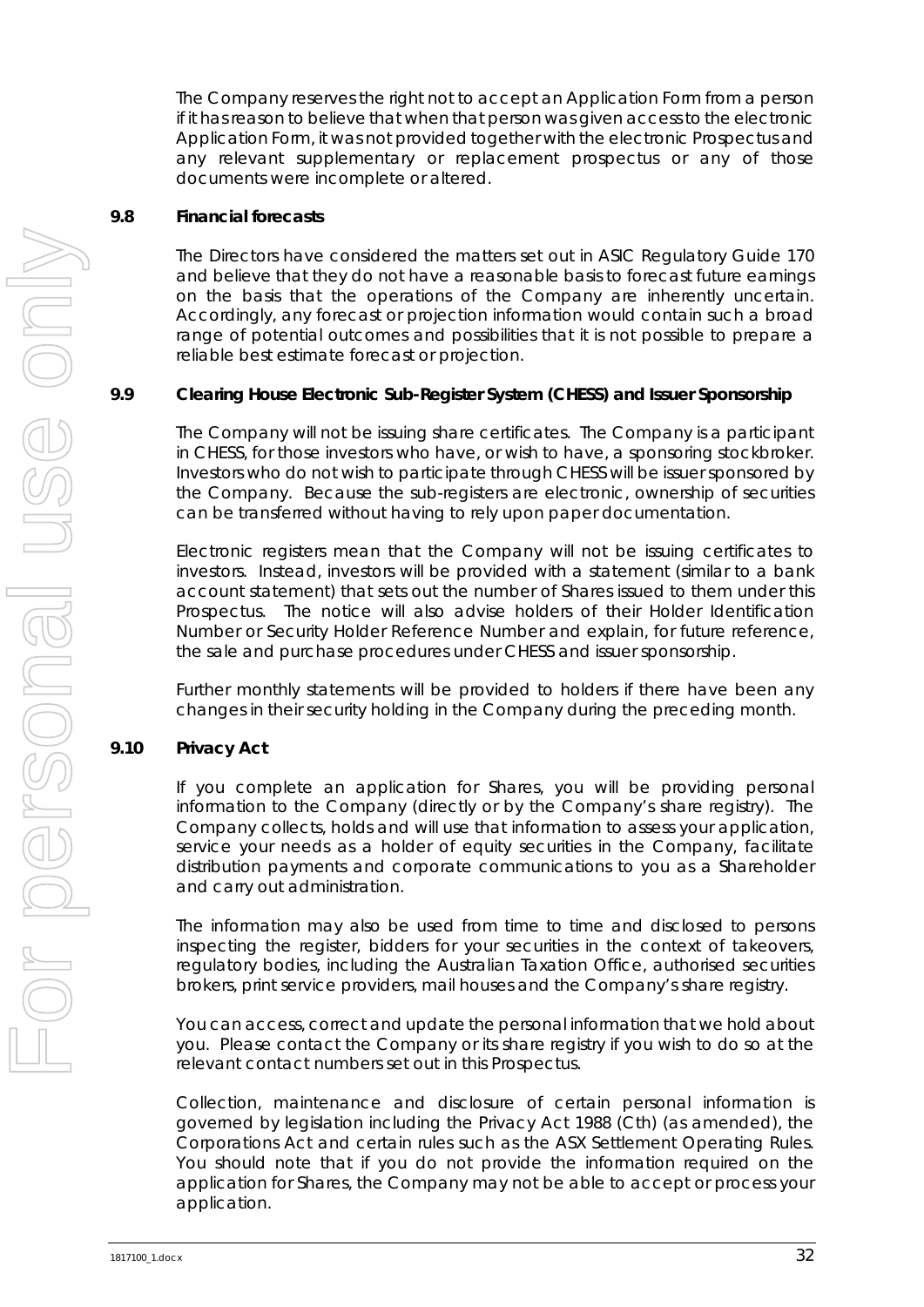#### <span id="page-34-0"></span>**10. DIRECTORS' AUTHORISATION**

This Prospectus is issued by the Company and its issue has been authorised by a resolution of the Directors.

In accordance with section 720 of the Corporations Act, each Director has consented to the lodgement of this Prospectus with the ASIC.

David Breeze **Chairman For and on behalf of BPH ENERGY LIMITED**

\_\_\_\_\_\_\_\_\_\_\_\_\_\_\_\_\_\_\_\_\_\_\_\_\_\_\_\_\_\_\_